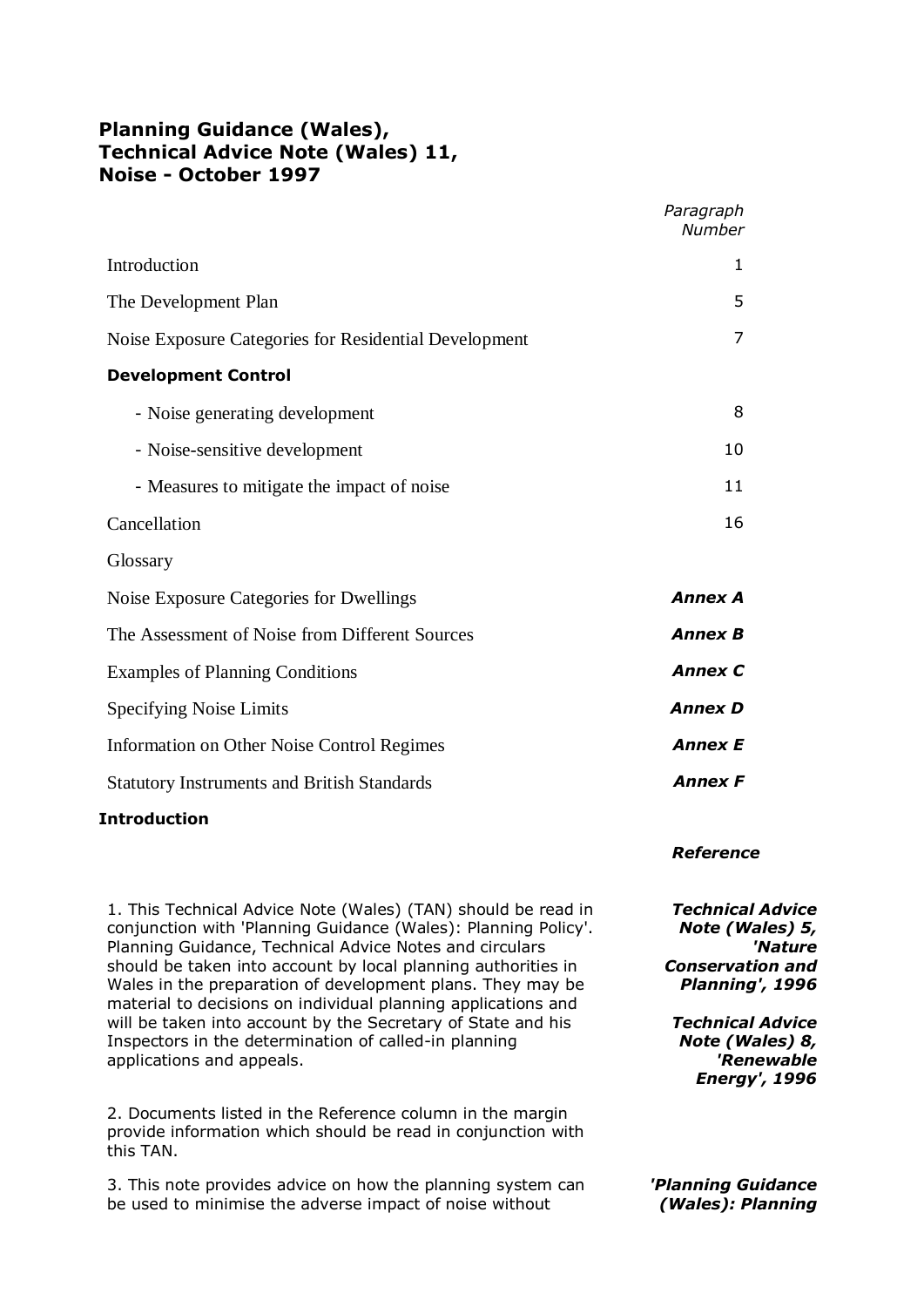placing unreasonable restrictions on development or adding unduly to the costs and administrative burdens of business. It outlines some of the main considerations which local planning authorities should take into account in drawing-up development plan policies and when determining planning applications for development which will either generate noise or be exposed to existing noise sources.

4. Local authorities should adopt a corporate approach and ensure close co-operation between planning and environmental health departments when considering noise and noise generating developments.

#### **The Development Plan**

5. Where noise policies apply to the plan area as a whole, they should be set out in the same way as other general policies. Area specific noise policies may be useful in some circumstances. In such cases, the relevant boundaries should be illustrated on the proposals map. However, it will generally be inappropriate for a proposals map to show detailed noise contours as noise emissions may change significantly over time, (e.g. in the case of an aerodrome, operational changes may lead to significant variations in the impact of the noise on those living in the area).

6. Where it is particularly difficult to separate noise sensitive development from noisy activities, plans should contain an indication of any general policies which the local planning authority proposes to apply in respect of conditions or planning obligations.

## **Noise Exposure Categories for Residential Development**

7. Noise Exposure Categories (NECs) (see Annex A) have been derived to assist local planning authorities in their consideration of planning applications for residential development near transport related noise sources.

## **Development Control**

## **Noise generating development**

8. Local planning authorities must ensure that noise generating development does not cause an unacceptable degree of disturbance. They should also bear in mind that if subsequent intensification or change of use results in greater intrusion, consideration should be given to the use of appropriate conditions.

9. Noise characteristics and levels can vary substantially according to their source and the type of activity involved. In the case of industrial development, for example, the character of the noise should be taken into account as well as its level. Sudden impulses, irregular noise or noise which contains a distinguishable continuous tone will require special

*Policy', 1996, paragraphs 43-45*

*Noise Review Working Party, 1990, HMSO (ISBN 0 11 752343 7)*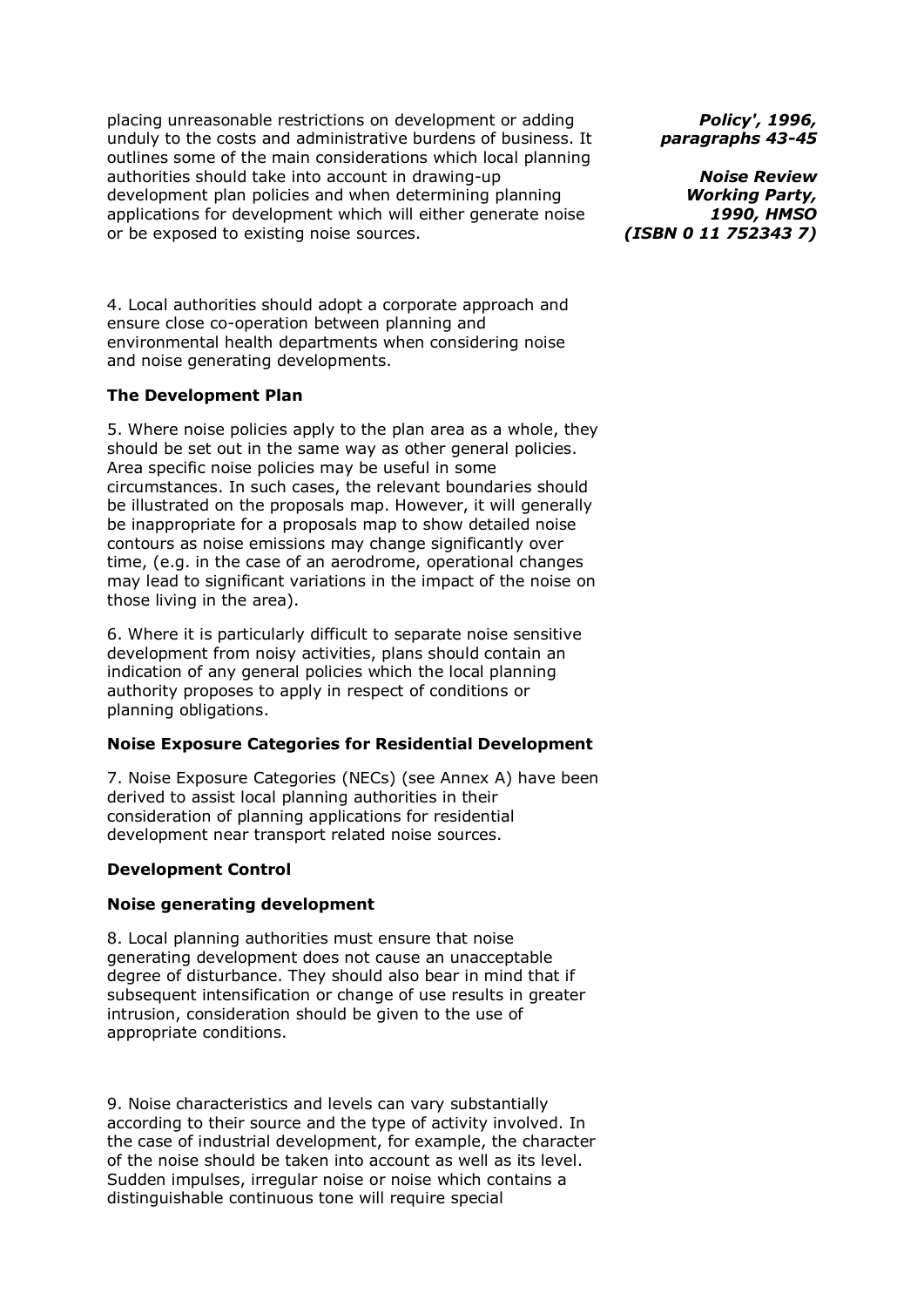consideration. In addition to noise from aircraft landing and taking off, noise from aerodromes is likely to result from engine testing as well as ground movements. The impact of noise from sport, recreation and entertainment will depend to a large extent on frequency of use and the design of facilities. Advice on assessing noise and on factors to consider in relation to the major noise sources including roads, railways, airports, industrial and recreational noise and their measurement is given in Annex B.

#### **Noise-sensitive development**

10. Local planning authorities should consider whether proposals for new noise-sensitive development would be incompatible with existing activities, taking into account the likely level of noise exposure at the time of the application and any increase that may reasonably be expected in the foreseeable future. Such development should not normally be permitted in areas which are, or are expected to become, subject to unacceptably high levels of noise and should not normally be permitted where high levels of noise will continue throughout the night.

#### **Measures to mitigate the impact of noise**

11. Measures introduced to control the source of, or limit exposure to, noise should be proportionate and reasonable, and may include:

- i. engineering: reduction of noise at point of generation (e.g. using quiet machines and/or quiet methods of working); containment of noise generated (e.g. insulating buildings which house machinery and/or providing purpose-built barriers around sites); protection of surrounding noise-sensitive buildings (e.g. improving sound insulation in these buildings and/or screening them by purpose-built barriers);
- ii. lay-out: adequate distance between noise source and noise-sensitive building or area; screening by natural barriers, other buildings, or non-critical rooms in a building;
- iii. administrative: limiting operating time of noise source; restricting activities allowed on the site; specifying an acceptable noise limit.

12. Early consultation with the applicant about the possible use of such measures is desirable and may enable them to be incorporated into the design before a proposal is formally submitted for determination. Alternatively, a local planning authority may impose conditions. Conditions which set noise limits raise particular issues on which guidance is given in Annex D.

13. There may be circumstances when it is acceptable, or even desirable in order to meet other planning objectives, to allow noise generating activities on land near or adjoining a

*Welsh Office Circular 35/95, 'The Use of Conditions in Planning Permissions'*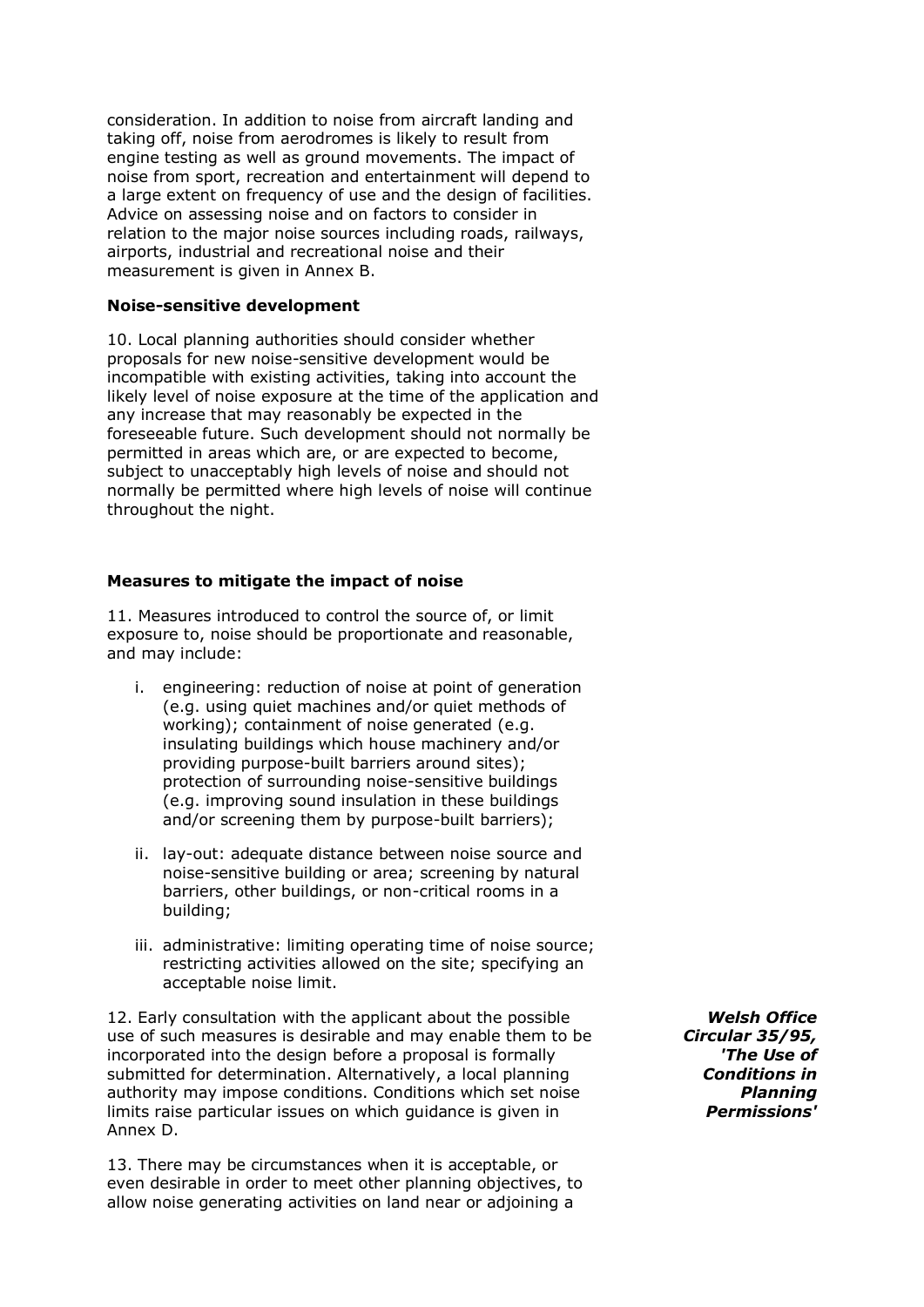noise-sensitive development. In such cases, local planning authorities should consider the use of conditions or planning obligations to safeguard local amenity. Care should be taken to keep the noisiest activities away from the boundary or to take measures to reduce the impact of noise. Authorities should also take into account the fact that the background noise level in some suburban and rural areas is very low, and the introduction of noise generating activities into such areas may be especially disruptive.

14. Where an authority's planning objectives cannot be achieved by imposing a planning condition, because for example, they require the developer to make a financial contribution, or they relate to development, roads or buildings other than those covered by the planning application, it may be appropriate to enter into a planning obligation.

*Town and Country Planning Act 1990, Section 106, as amended by the Planning and Compensation Act 1991, Section 12*

> *Welsh Office Circular 13/97 'Planning Obligations'*

15. The granting of planning permission does not remove the need to comply with additional statutory powers to control noise (see Annex E).

#### **Cancellation**

16. Welsh Office Circular 16/73, 'Planning and Noise' is cancelled.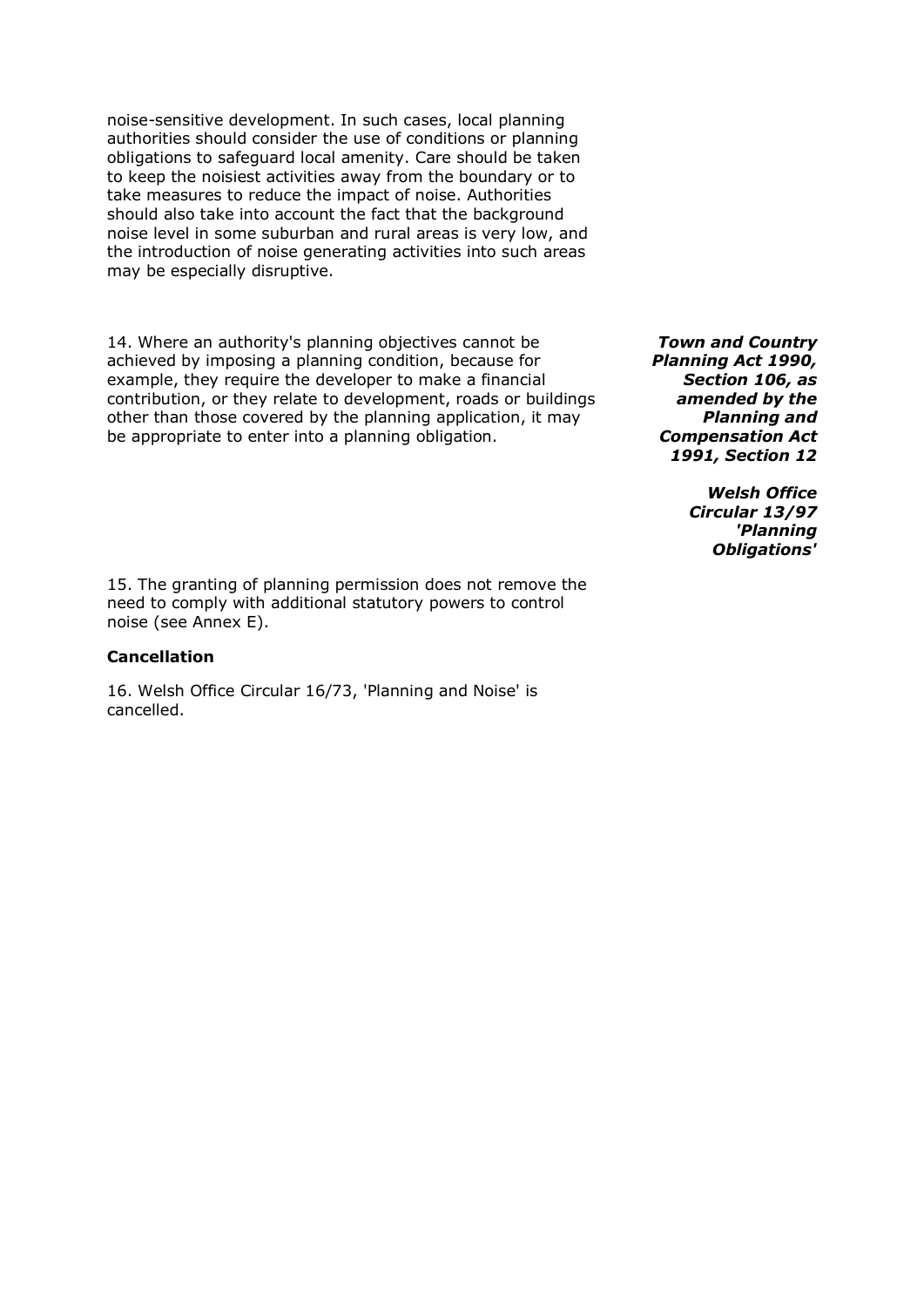## **GLOSSARY**

Below are explanations (but not definitions) of terms used in this advice:

**Aerodrome:** any area of land, water or space on the roof of a building, which is commonly used to provide facilities for the landing and departure of aircraft - including types capable of descending or climbing vertically. The term is generic and embraces other terms such as airport, airfield and heliport. For a formal definition see the Civil Aviation Act 1982.

**Decibel (dB):** a unit of noise level derived from the logarithm of the ratio between the value of a quantity and a reference value. It is used to describe the level of many different quantities. For sound pressure level the reference quantity is 20 µPa, the threshold of normal hearing is in the region of 0 dB, and 140 dB is the threshold of pain. A change of 1 dB is only perceptible under controlled conditions.

**dB(A):** decibels measured on a sound level meter incorporating a frequency weighting (A weighting) which differentiates between sounds of different frequency (pitch) in a similar way to the human ear. Measurements in dB(A) broadly agree with people's assessment of loudness. A change of 3 dB(A) is the minimum perceptible under normal conditions, and a change of 10 dB(A) corresponds roughly to halving or doubling the loudness of a sound. The background noise level in a living room may be about 30 dB(A); normal conversation about 60 dB(A) at 1 metre; heavy road traffic about 80 dB(A) at 10 metres; the level near a pneumatic drill about 100 dB(A).

Hertz (Hz): unit of frequency, equal to one cycle per second. Frequency is related to the pitch of a sound.

L<sub>A10, T</sub>: the A weighted level of noise exceeded for 10% of the specified measurement period (T). It gives an indication of the upper limit of fluctuating noise such as that from road traffic.  $L_{A10, 18h}$  is the arithmetic average of the 18 hourly  $L_{A10, 1h}$  values from 06.00 to 24.00.

L<sub>A90, T</sub>: the A weighted noise level exceeded for 90% of the specified measurement period (T). In BS 4142: 1990 it is used to define background noise level.

L<sub>Aeq.T</sub>: the equivalent continuous sound level - the sound level of a notionally steady sound having the same energy as a fluctuating sound over a specified measurement period (T).  $L_{\text{aeq, T}}$  is used to describe many types of noise and can be measured directly with an integrating sound level meter. It is written as  $L_{eq}$  in connection with aircraft noise.

**LAmax:** the highest A weighted noise level recorded during a noise event. The time weighting used (F or S) should be stated.

**Noise and Number Index (NNI):** A composite measure of exposure to aircraft noise that takes into account the average peak noise level and the number of aircraft in a specific period. Now generally superseded by  $L_{eq}$ .

**Noise index:** a measure of noise over a period of time which correlates well with average subjective response. Additional information may be found in BS 7445: 1991.

**Rating level:** the noise level of an industrial noise source which includes an adjustment for the character of the noise. Used in BS 4142: 1990.

**Rw:** single number rating used to describe the sound insulation of building elements. It is defined in BS 5821: 1984.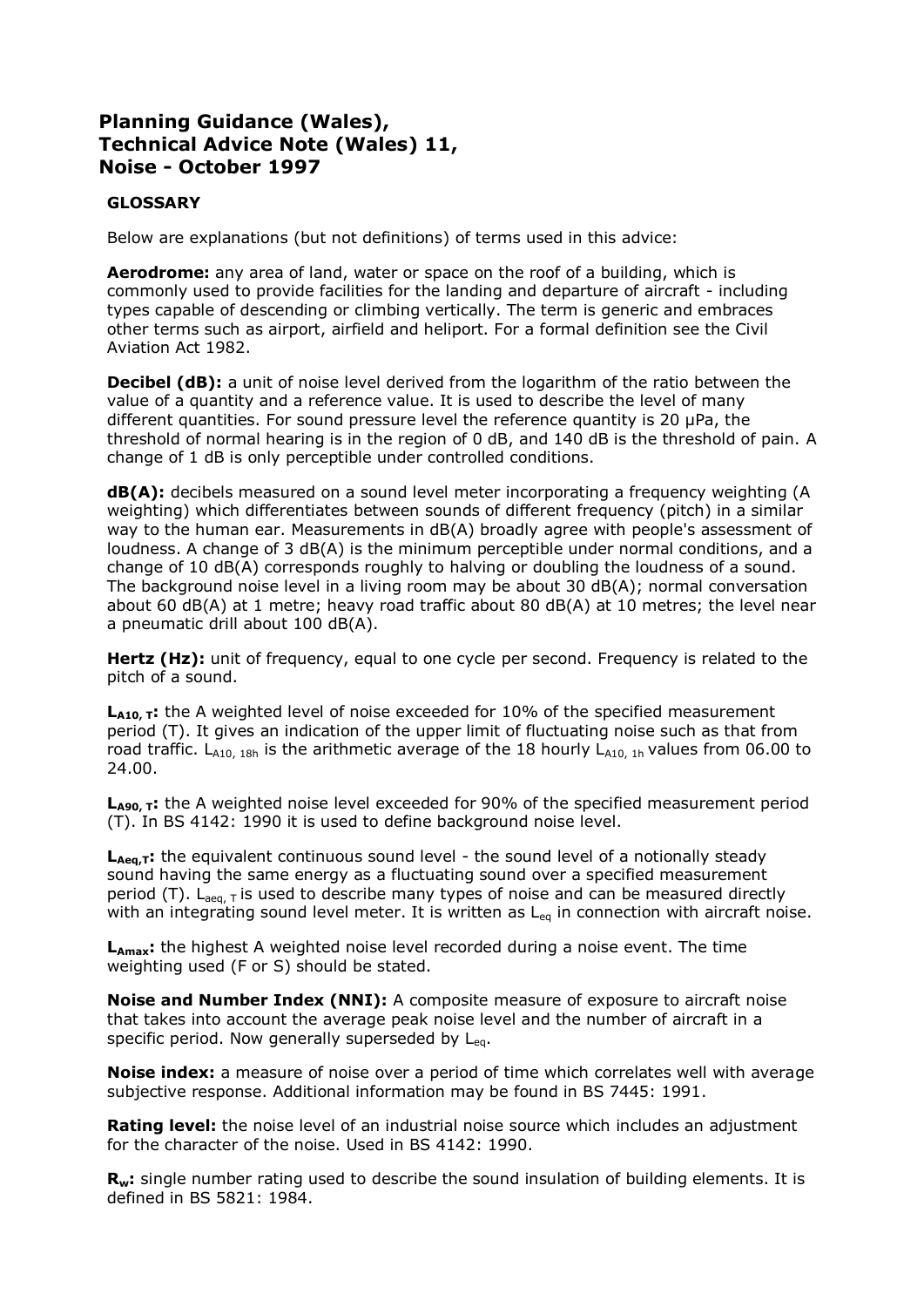**Annex A**

#### **NOISE EXPOSURE CATEGORIES FOR DWELLINGS**

A1. When assessing a proposal for residential development near a source of noise, local planning authorities should determine into which of the four noise exposure categories (NECs) (Table 1) the proposed site falls, taking account of both day and night-time noise levels. Local planning authorities should then have regard to the advice in the appropriate NEC, as below:

| <b>TABLE 1: NOISE EXPOSURE CATEGORIES</b> |                                                                                                                                                                                                                                                                                   |  |  |  |
|-------------------------------------------|-----------------------------------------------------------------------------------------------------------------------------------------------------------------------------------------------------------------------------------------------------------------------------------|--|--|--|
| A                                         | Noise need not be considered as a determining factor in granting planning permission, although the noise level at the high end<br>of the category should not be regarded as desirable.                                                                                            |  |  |  |
| B                                         | Noise should be taken into account when determining planning applications and, where appropriate, conditions imposed to<br>ensure an adequate level of protection.                                                                                                                |  |  |  |
| C                                         | Planning permission should not normally be granted. Where it is considered that permission should be given, for example,<br>because there are no alternative quieter sites available, conditions should be imposed to ensure a commensurate level of<br>protection against noise. |  |  |  |
| D                                         | Planning permission should normally be refused.                                                                                                                                                                                                                                   |  |  |  |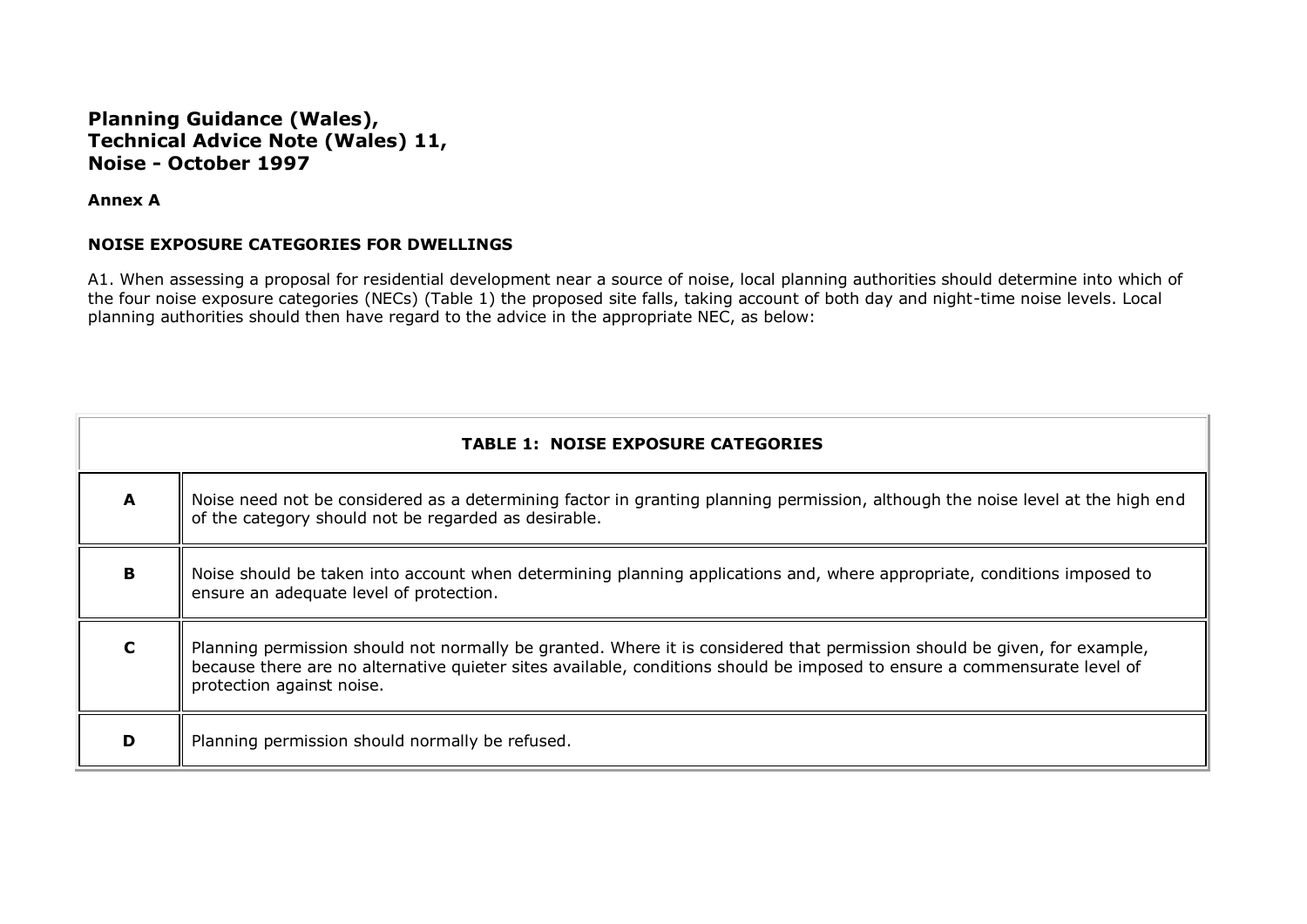A2. A recommended range of noise levels is given in Table 2 for each of the NECs for dwellings exposed to noise from road, rail, air and mixed sources. However, in some cases it may be appropriate for local planning authorities to determine the range of noise levels they wish to attribute to the various NECs. Where there is a clear need for new residential development in an already noisy area some or all NECs might be increased by up to 3 dB(A) above the recommended levels. In other cases, a reduction of up to 3 dB(A) may be justified.

| Table 2: RECOMMENDED NOISE EXPOSURE CATEGORIES FOR |
|----------------------------------------------------|
| NEW DWELLINGS NEAR EXISTING NOISE SOURCES          |

| Noise Levels <sup>(1)</sup> corresponding to the Noise Exposure Categories for New Dwellings L <sub>Aeq,T</sub> dB |                     |                                |           |             |       |
|--------------------------------------------------------------------------------------------------------------------|---------------------|--------------------------------|-----------|-------------|-------|
| <b>Noise Source</b>                                                                                                |                     | <b>Noise Exposure Category</b> |           |             |       |
|                                                                                                                    |                     | A                              | B         | $\mathbf c$ | D     |
| road traffic                                                                                                       | 0700-2300           | < 55                           | $55 - 63$ | 63-72       | $>72$ |
|                                                                                                                    | $2300 - 0700^{(2)}$ | <45                            | 45-57     | 57-66       | $>66$ |
| rail traffic                                                                                                       | 0700-2300           | < 55                           | 55-66     | 66-74       | $>74$ |
|                                                                                                                    | $2300 - 0700^{(2)}$ | <45                            | 45-59     | 59-66       | $>66$ |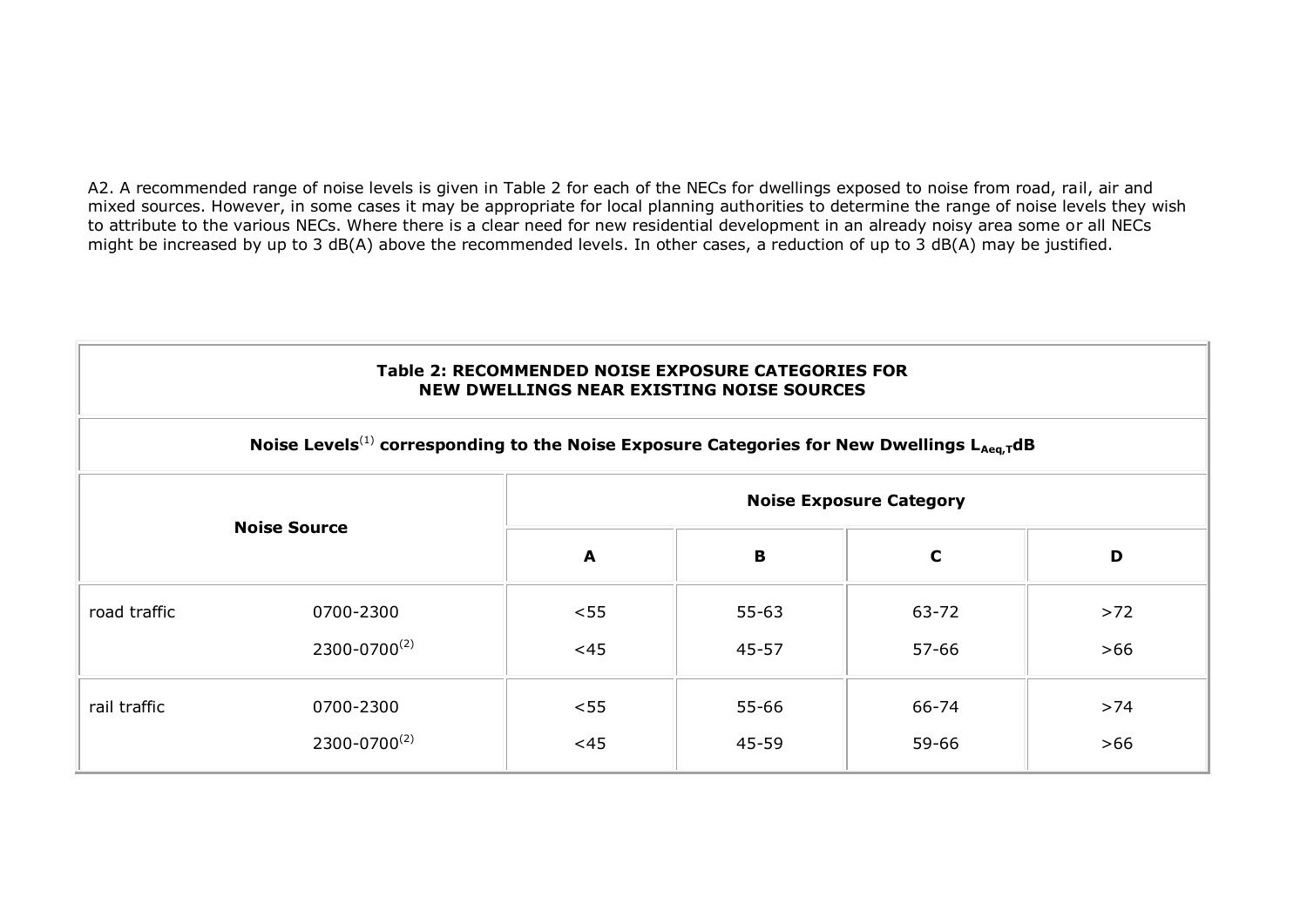| air traffic <sup>(3)</sup>   | 0700-2300           | $57$ | 57-66     | 66-72     | $>72$ |
|------------------------------|---------------------|------|-----------|-----------|-------|
|                              | $2300 - 0700^{(2)}$ | <48  | 48-57     | $57 - 66$ | $>66$ |
| mixed sources <sup>(4)</sup> | 0700-2300           | < 55 | $55 - 63$ | 63-72     | $>72$ |
|                              | $2300 - 0700^{(2)}$ | <45  | 45-57     | $57 - 66$ | $>66$ |

#### **Notes**

(1) *Noise levels: the noise level(s) (LAeq,T) used when deciding the NEC of a site should be representatives of typical conditions.*

(2) *Night-time noise levels (2300-0700): sites where individual noise events regularly exceed 82dBLAmax (S time weighting) several times in any hour should be treated as being in NEC C, regardless of the LAeq,8H (except where the LAeq,8H already puts the site in NEC D).*

(3) *Aircraft noise: daytime values accord with the contour values adopted by the Department of Transport which relate to levels measured 1.2m above open ground. For the same amount of noise energy, contour values can be up to 2 dB(A) higher than those of other sources because of ground reflection effects.*

(4) *Mixed sources: this refers to any combination of road, rail, air and industrial noise sources. The "mixed source" values are based on the lowest numerical values of the single source limits in the table. The "mixed source" NECs should only be used where no individual noise source is dominant.* 

*To check if any individual noise source is dominant (for the purposes of this assessment) the noise level from the individual sources should be determined and then combined by decibel addition (remembering first to subtract 2 dB(A) from any aircraft noise contour values). If the level of any one source then lies within 2 dB(A) of the calculated combined value, that source should be taken as the dominant one and the site assessed against the appropriate NEC for that source, rather than using the "mixed source" NECs. If the dominant source is industrial noise see paragraph B17 of Annex B.* 

*If the contribution of the individual noise sources to the overall noise level cannot be determined by measurement and/or calculation, then the overall measured level should be used and the site assessed against the NECs for "mixed sources".*

A3. The NEC noise levels should not be used to assess the impact of industrial noise on proposed residential development because the nature of this type of noise, and local circumstances, may necessitate individual assessment and because there is insufficient information on people's response to industrial noise to allow detailed guidance to be given. However, at a mixed noise site where industrial noise is present but not dominant, its contribution should be included in the noise level used to establish the appropriate NEC.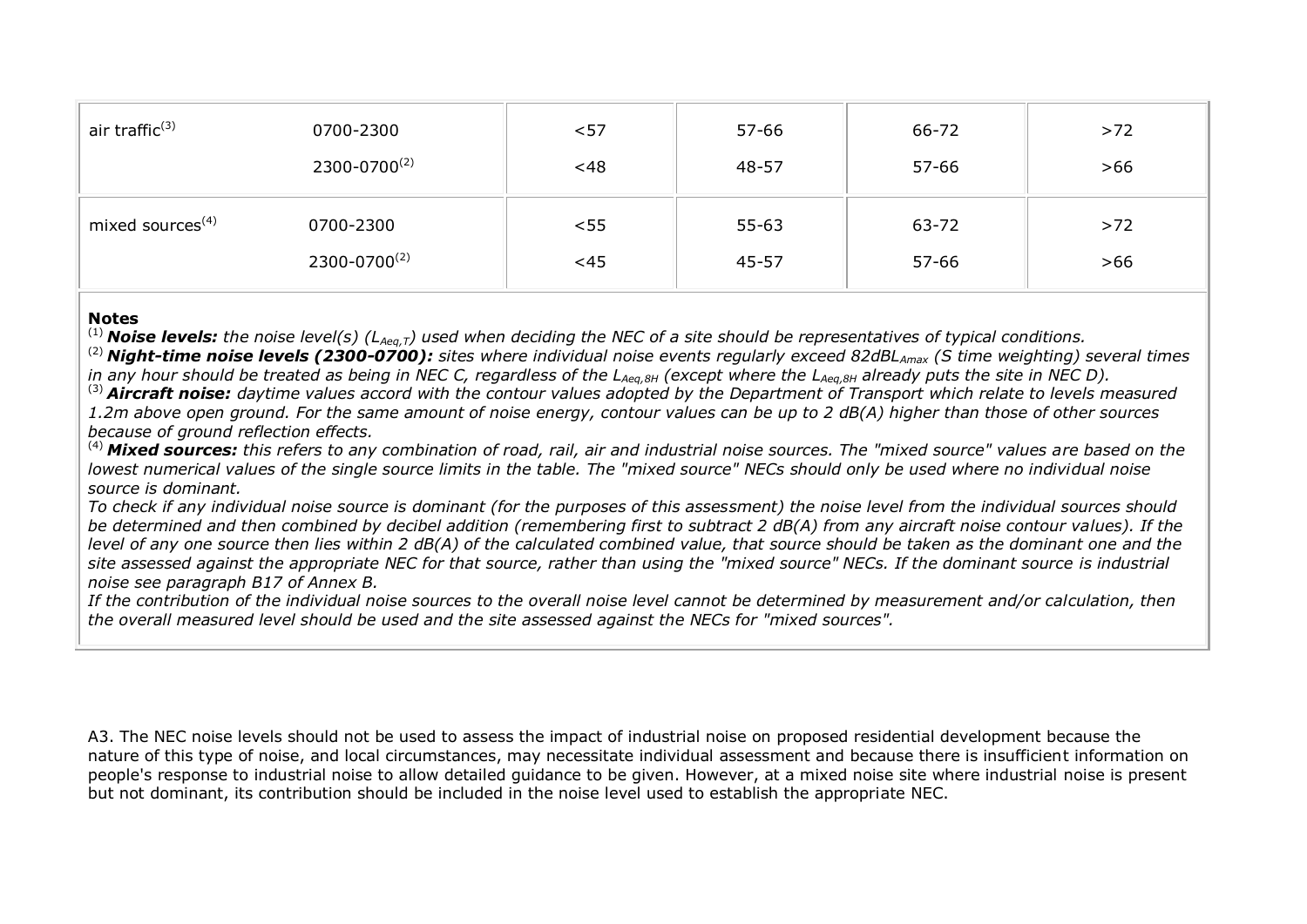A4. The NEC procedure is applicable where consideration is being given to introducing residential development into an area with an existing noise source, but not the reverse situation where new noise sources are to be introduced into an existing residential area. This is because the planning system can be used to impose conditions to protect incoming residential development from an existing noise source but, in general, developers are under no statutory obligation to offer noise protection measures to existing dwellings which will be affected by a proposed new noise source. Moreover, there would be no obligation on individuals with an interest in each dwelling affected to take up such an offer, and therefore no guarantee that all necessary noise protection measures would be put in place.

A5. Thus, where new industrial or commercial development is proposed near a residential area, the effect of the new noise source on the surrounding area will have to be assessed in accordance with existing procedures. In many cases where a new source of noise is to be introduced by a project that requires environmental assessment (EA) the effect of noise will be considered in this context; but it must be accepted that in these circumstances the options to control noise are likely to be more limited than where residential development is proposed in an area with an existing noise source. In the case of new roads and aerodromes, grant schemes may exist to provide insulation in specified circumstances.

#### **Other noise-sensitive development**

A6. Although developments such as offices, hospitals and schools will contain buildings and activities that are noise-sensitive, such developments are likely to occupy sizeable sites and contain a proportion of buildings and activities which are less noise-sensitive. The NEC principle cannot therefore be applied sensibly to such developments and it will be more appropriate to refer to specific guidance on internal noise standards in respect of each activity. General information can be found in BS 8233: 1987.

#### **Noise index and measurement positions**

A7. Different indices have been used to describe noise from different sources, and limits have been set over different time periods. This has caused confusion, and this advice follows the move towards consistency advocated in BS 7445: 1991 by expressing all noises in terms of  $\mathsf{L}_{\mathsf{Aeq}}$  T. The recommended time periods are 0700-2300 and 2300-0700.

A8. Values in Table 2 refer to noise levels measured on an open site at the position of the proposed dwellings, well away from any existing buildings, and 1.2m to 1.5m above the ground. Where the arithmetic average of recorded readings falls on the boundary between NECs B and C it will be for the local planning authority to determine which is the more appropriate NEC for the proposal.

A9. Levels of noise from road and rail traffic are often specified at one metre from the facade, and these facade levels should be assumed to be 3 dB(A) higher than levels measured away from any buildings, unless a more accurate figure is available. For road traffic noise in NECs C and D,  $L_{Aeq, 16h} \sim L_{A10, 18h} - 2$  dB.

A10. For aircraft, the noise levels refer to aircraft noise exposure contour values which are specified at 1.2m above the ground and published at 3 dB(A) intervals (each 3 dB(A) increment represents a doubling of noise energy). Because most aircraft noise originates from above, contours include the effects of ground reflection. (See note 3 at Table 2.)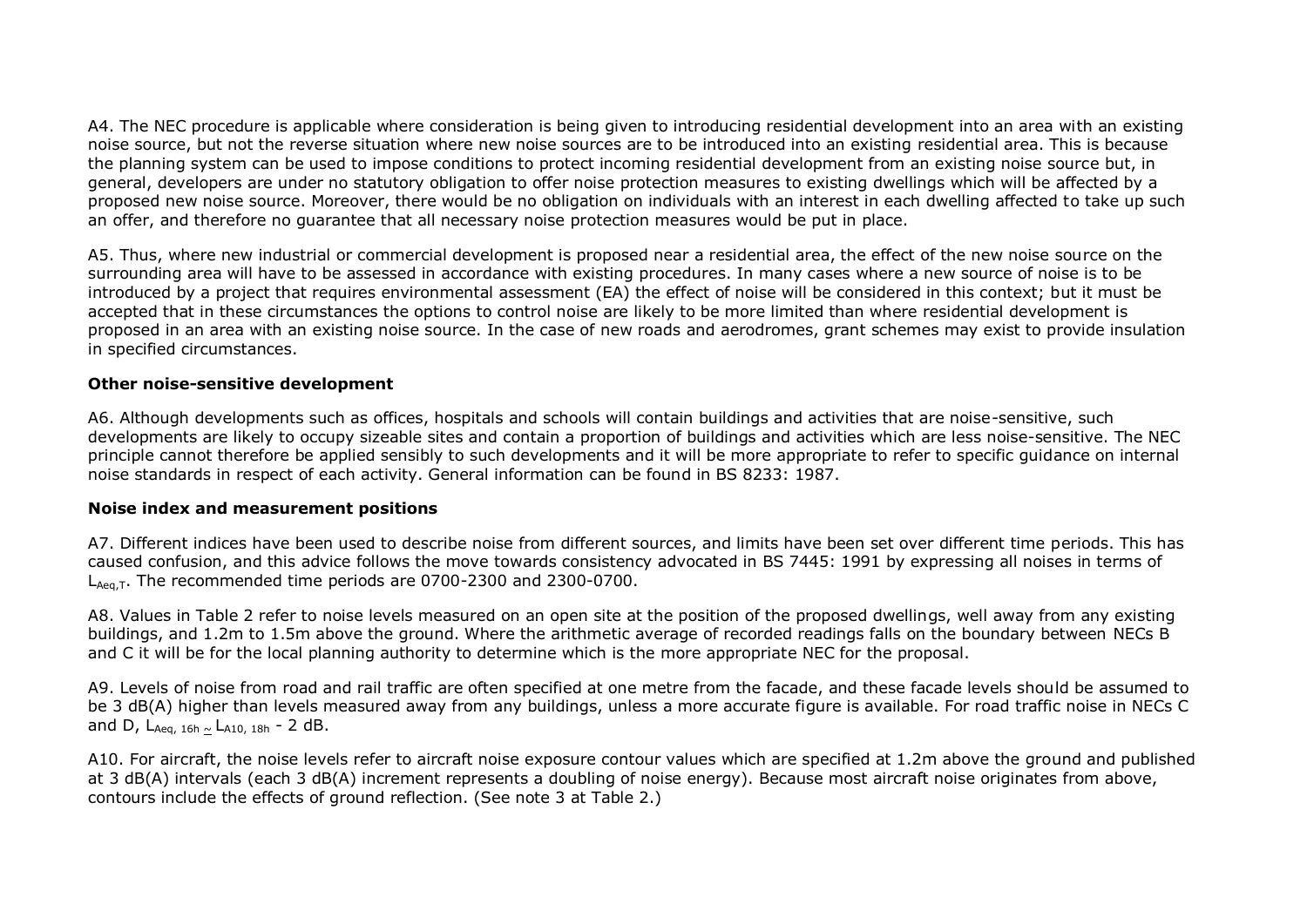## **Annex B**

#### **THE ASSESSMENT OF NOISE FROM DIFFERENT SOURCES**

#### **Noise from road traffic**

B1. For established roads it will be sufficient normally to base assessments on the current measured noise level (paragraph A8 of Annex A refers). When considering potential new development near major new, recently improved or altered (in width, level or direction) roads, local planning authorities should ascertain forecast noise levels (e.g. over the next 15 years) with the assistance of the local highway authority. In most cases highway authorities will have prepared predictions of the effects of traffic noise for the purposes of the Noise Insulation Regulations 1975 and the Noise Insulation Amendment Regulations 1988. Otherwise highway authorities should be consulted on the traffic flow data needed for the preparation of predictions in accordance with "Calculation of Road Traffic Noise" (Department of Transport (DOT) and Welsh Office, 1988). Use by highway authorities of traffic management schemes and powers in the Road Traffic Regulation Act 1984 may also be appropriate. Research undertaken by the Transport Research Laboratory for DOT indicates that structural damage to buildings through vibration from road traffic is unlikely. Advice is available in "Design Manual for Roads and Bridges Vol 11, Section 3, Part 7, - Traffic Noise and Vibration". But if vibration remains a concern, advice on acceptable levels can be found in BS 6472:1992, and advice on levels that may result in damage to structures in BRE Digest 353 "Damage to structures from ground-borne vibration".

#### **Noise from railways**

B2. Railway noise emanates from a variety of sources. For noise from operational railway lines the noise exposure categories in Annex A will be appropriate. Local noise from station activities, freight distribution depots, and marshalling yards should be treated in the same way as noise from industrial and commercial sources. Local planning authorities are advised to ask the developer to provide details of the present levels of noise, and to consult the railway operator to find out if there are proposals for significant operational changes.

B3. In considering the long distance traffic effects of developments which would result in the use of rail transport (for example, the carrying of aggregates from extraction sites, or goods from freight terminals), it will be appropriate to take into account the railway noise aspect.

B4. The likelihood of significant ground-borne vibration will depend on the nature of the ground and types of train. The possibility of vibration and re-radiated noise caused by trains running in tunnels should not be overlooked. Advice on acceptable levels of vibration can be found in BS 6472:1992.

B5. The "Noise Insulation (Railways and other guided transport systems) Regulations 1996", came into force on 1 March 1996, and are intended to provide equity with "The Noise Insulation Regulations 1975" (as amended) which apply to new roads. Technical guidance, the "Calculation of Railway Noise 1995", was made available at the same time.

## **Noise from aircraft**

B6. For major aerodromes, Noise and Number Index (NNI) contours have been produced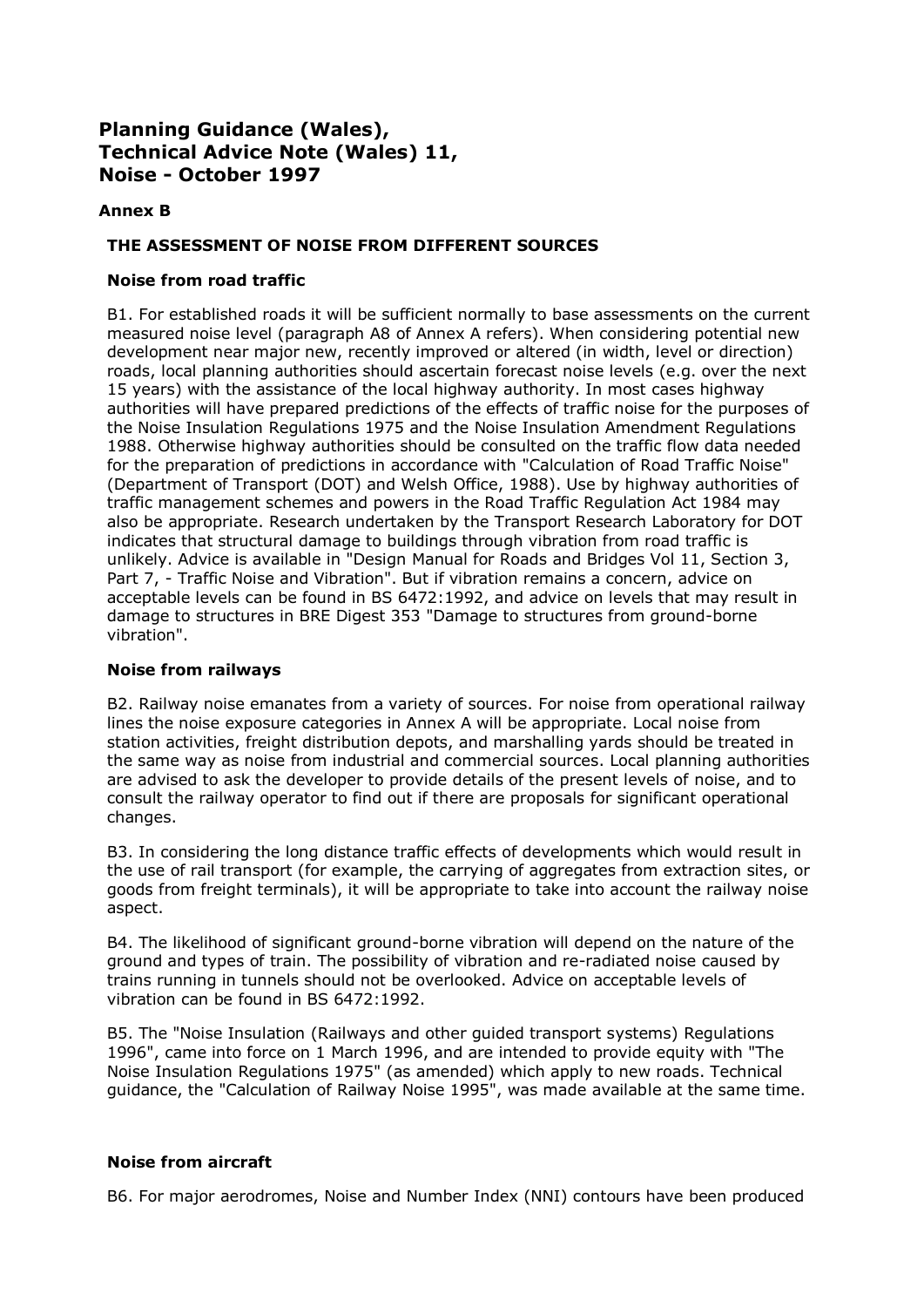for many years to aid development control. In September 1990 the Department of Transport adopted a new index and noise exposure contours are now expressed in terms of L<sub>ea</sub>dB(A) over the period 0700-2300. This index is equivalent to  $L_{Aea,T}$  used for other types of noise.

B7. Using forecast contours, it should be possible to determine approximately which areas are likely to fall within the different noise exposure categories. For small aerodromes local planning authorities should not rely solely on L<sub>eq</sub> where this is based on less than about 30 movements a day.

B8. Recommended noise exposure categories for new dwellings exposed to aircraft noise are given in Annex A, but 60  $L_{eq}$  dB(A) should be regarded as a desirable upper limit for major new noise-sensitive development. Where replacement schools, clinics, and other community facilities are needed in high noise areas, to serve the existing population expert consideration of sound insulation measures will be necessary. When determining applications to replace schools and build new ones in such areas, local planning authorities should have regard to the likely pattern of aircraft movements at the aerodrome in question which could cause noise exposure during normal school hours/days to be significantly higher or lower than shown in average noise contours.

B9. Where land is, or is likely to become, subject to significant levels of aircraft noise, local planning authorities should determine approximately which areas are likely to fall within the different noise exposure categories. To do this, they will need to seek the cooperation of the aerodrome management to arrive at the most appropriate longer-term forecasts of air traffic (and its effect on the noise contours). The objective will be to achieve a clear and stable pattern of constraints against which development control policies can be formulated.

B10. Beyond the extremities of the published contours, noise will still be audible near the arrival and departure routes. The former are generally predetermined by the orientation of the runway and safety considerations; however, departure routes can usually be designed to avoid, as far as possible, noise in built-up areas. The use of these routes may change over time because of changes in aircraft mix and operations. The departure routes often comprise a wide corridor of tracks. Local planning authorities should consult National Air Traffic Services where appropriate. Where noise contours expressed in LeqdB(A) are not available, local planning authorities should approach the aerodrome management to secure early compilation of contours.

#### **Military aerodromes**

B11. The noise exposure categories should be used for assessing proposals for new developments near military aerodromes. Because many of these are in rural locations, there will often be the flexibility to ensure that new residential developments are located within noise exposure category A, while still taking full account of other planning constraints. This option will not apply to proposals for residential development involving extension, conversion, or change of use of existing buildings. When determining such applications local planning authorities should take account of the differences between civil and military operations. Military jet aircraft can generate very high noise levels particularly during take off, and occasionally the effectiveness of noise abatement flight procedures normally adopted may be limited by operational requirements. Changes in aircraft type and number of movements may also occur over a short period, resulting in unpredictable changes in noise levels. However, military flying is usually concentrated into weekday working hours when the public sensitivity to noise is at its lowest.

B12. For aerodrome**s** where a Ministry of Defence (MOD) noise insulation grant scheme has been introduced, authorities will already hold an MOD map showing  $L_{Aeq,T}$  contours. These are based on a 12 hour period, not a 16 hour period as is used at designated civil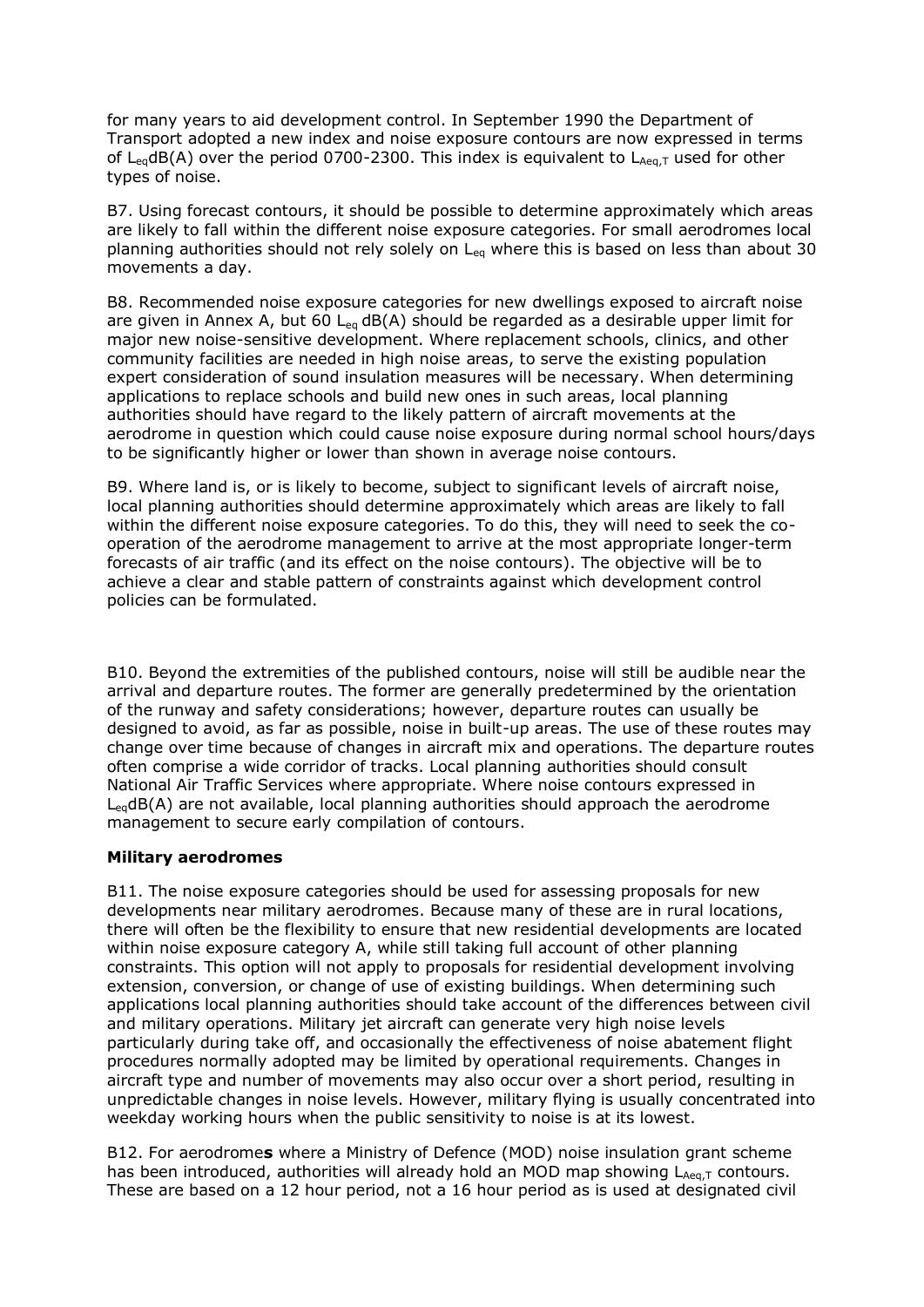aerodromes.

#### **Helicopters and heliports**

B13. When determining a planning application for a heliport the predicted noise should not be assessed in isolation - account should be taken of local circumstances including the existing level of noise disturbance in the area surrounding the site and factors such as whether the area is already exposed to noise from fixed wing aircraft. Local planning authorities will need to consider the effect of further disturbance resulting from the proposal.

B14. Helicopter noise has different characteristics from that of fixed wing aircraft, and is often regarded as more intrusive or more annoying by the general public. Noise exposure categories should be applied with caution.

B15. Helicopter routes may be established over cities and near aerodromes, although often their use will not be mandatory. Planning applications for helicopter landing/takingoff facilities should be accompanied by information about the proposed take-off/landing flight paths and air traffic routes where appropriate. Preferably, these paths should have been discussed and agreed in principle with National Air Traffic Services (NATS). Where such information does not accompany the application, but is considered necessary, the local planning authority should request it and suggest that the applicant has discussions with NATS.

B16. Increased use of helicopters has led to movements from the gardens of private houses and from commercial premises, such as factories, offices and hotels. For safety reasons, helicopters may only operate from elevated sites if given special approval by the Civil Aviation Authority. All these movements can cause local annoyance. However, they may often be incidental or ancillary to the principal use of the land and as such do not generally require a separate planning permission. The construction of hardstanding, installation of landing lights etc., may be regarded as development requiring planning consent.

#### **Noise from industrial and commercial developments**

B17. The likelihood of complaints about noise from industrial development can be assessed, where the Standard is appropriate, using guidance in BS 4142: 1990. Tonal or impulsive characteristics of the noise are likely to increase the scope for complaints and this is taken into account by the "rating level" defined in BS 4142. This "rating level" should be used when stipulating the level of noise that can be permitted. The likelihood of complaints is indicated by the difference between the noise from the new development (expressed in terms of the rating level) and the existing background noise. The Standard states that, 'A difference of around 10 dB or higher indicates that complaints are likely. A difference of around 5 dB is of marginal significance'. Since background noise levels vary throughout a 24 hour period it will usually be necessary to assess the acceptability of noise levels for separate periods (e.g. day and night) chosen to suit the hours of operation of the proposed development. Similar considerations apply to developments that will emit significant noise at the weekend as well as during the week. In addition, general guidance on acceptable noise levels within buildings can be found in BS 8233: 1987.

B18. Commercial developments such as fast food restaurants, discos, night clubs and public houses pose particular difficulties, not least because associated activities are often at their peak in the evening and late at night. Local planning authorities will wish to bear in mind not only the noise that is generated within the premises but also the attendant problems of noise that may be made by customers in the vicinity. Disturbance that can be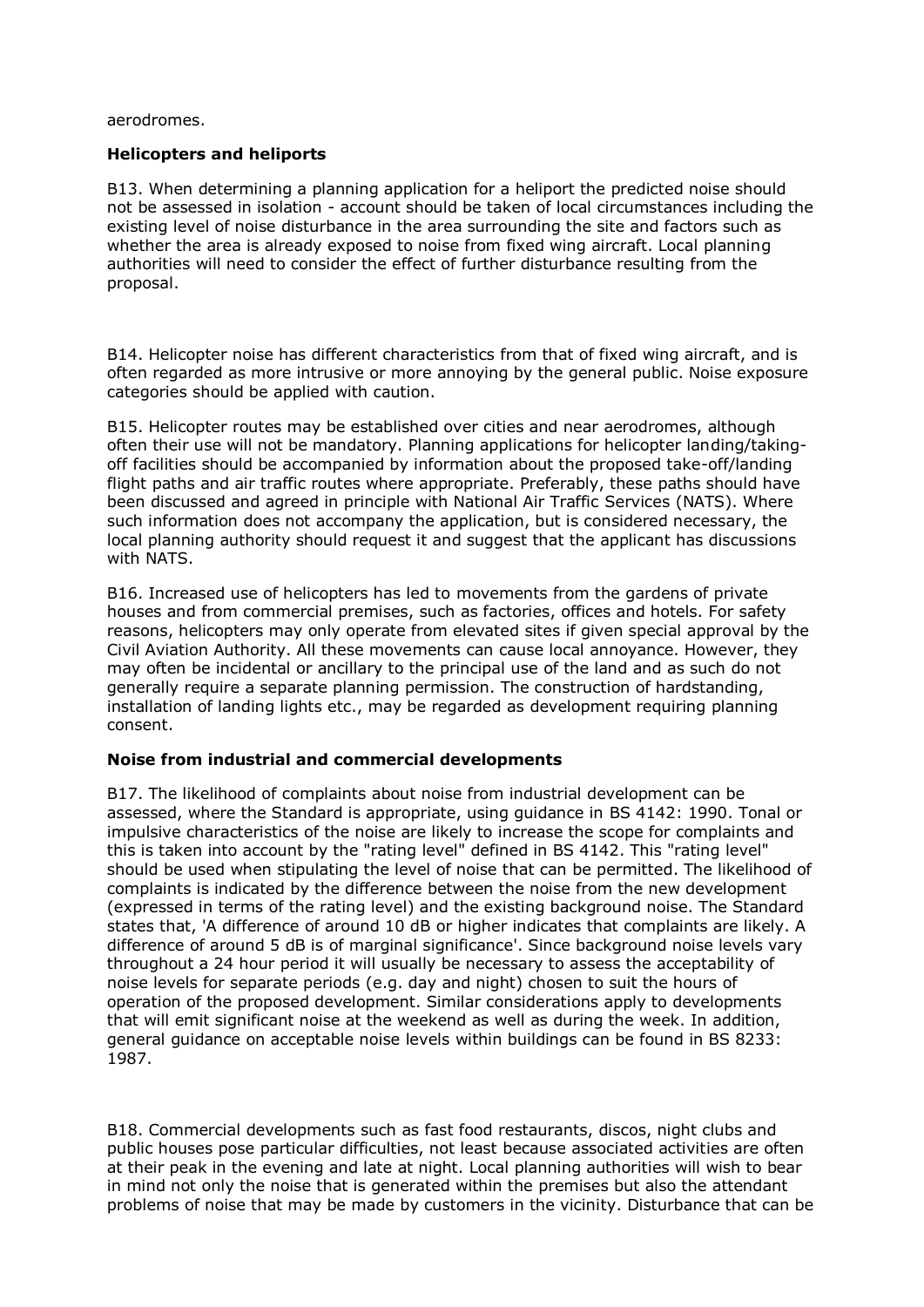caused by traffic and associated car parking should not be underestimated.

#### **Noise from wind turbines and wind farms**

B19. Detailed guidance on noise from wind turbines is contained in Planning Guidance (Wales), Technical Advice Note (Wales) 8, 'Renewable Energy', Welsh Office, 1996, Annex A, paragraphs A28-A38.

#### **Noise from construction sites**

B20. Detailed guidance on assessing noise from construction sites can be found in BS 5228, parts 1-4. In particular, Part 1: 1984, "Code of practice for basic information and procedures for noise control" describes a method for predicting noise from construction sites as well as giving general advice.

## **Noise from recreational and sporting activities**

B21. For these activities the local planning authority will have to take account of how frequently the noise will be generated and how disturbing it will be, and balance the enjoyment of the participants against nuisance to other people. Partially open buildings such as stadia may not be in frequent use. Depending on local circumstances and public opinion, local planning authorities may consider it reasonable to permit higher noise emission levels than they would from industrial development, subject to a limit on the hours of use, and the control of noise emissions (including public address systems) during unsocial hours. A number of sports activities are the subject of Codes of Practice. Some noise generating activities enjoy permitted development rights granted by Part 4 of Schedule 2 to the Town and County Planning (General Permitted Development) Order 1995, and so may not require specific planning permission provided that they occur on a temporary basis. However, this permission may be withdrawn by making a direction under Article 4 of the Order.

#### **Noise from landfill waste disposal sites**

B22. Conditions attached to waste disposal licences generally set limits on the amount of waste, frequency of deliveries and hours of operation, and prescribe screening requirements. These will have indirect effects on the amount of noise generated, but site licence conditions can also relate specifically to noise control in the interests of protecting the environment and local amenity. This will be particularly relevant when dealing with sites where the operator is working with the benefit of an Established Use Certificate (as defined in section 36(2) of the Environmental Protection Act 1990) or a planning permission not subject to a noise condition. Local planning authorities and waste regulation authorities should consult closely at an early stage when considering the need for specific noise controls to be imposed by appropriate conditions in any planning permission or in the subsequent site licence.

B23. The main sources of noise will be from vehicular movement, tipping operations, and site plant. Appropriate planning or licensing conditions might therefore relate to hours of working; with number and/or capacity of vehicles using the site and their points of ingress and egress; and the provision of acoustic screening and/or noise limits. Information on predicting the noise will be found in BS 5228: Part 1: 1984.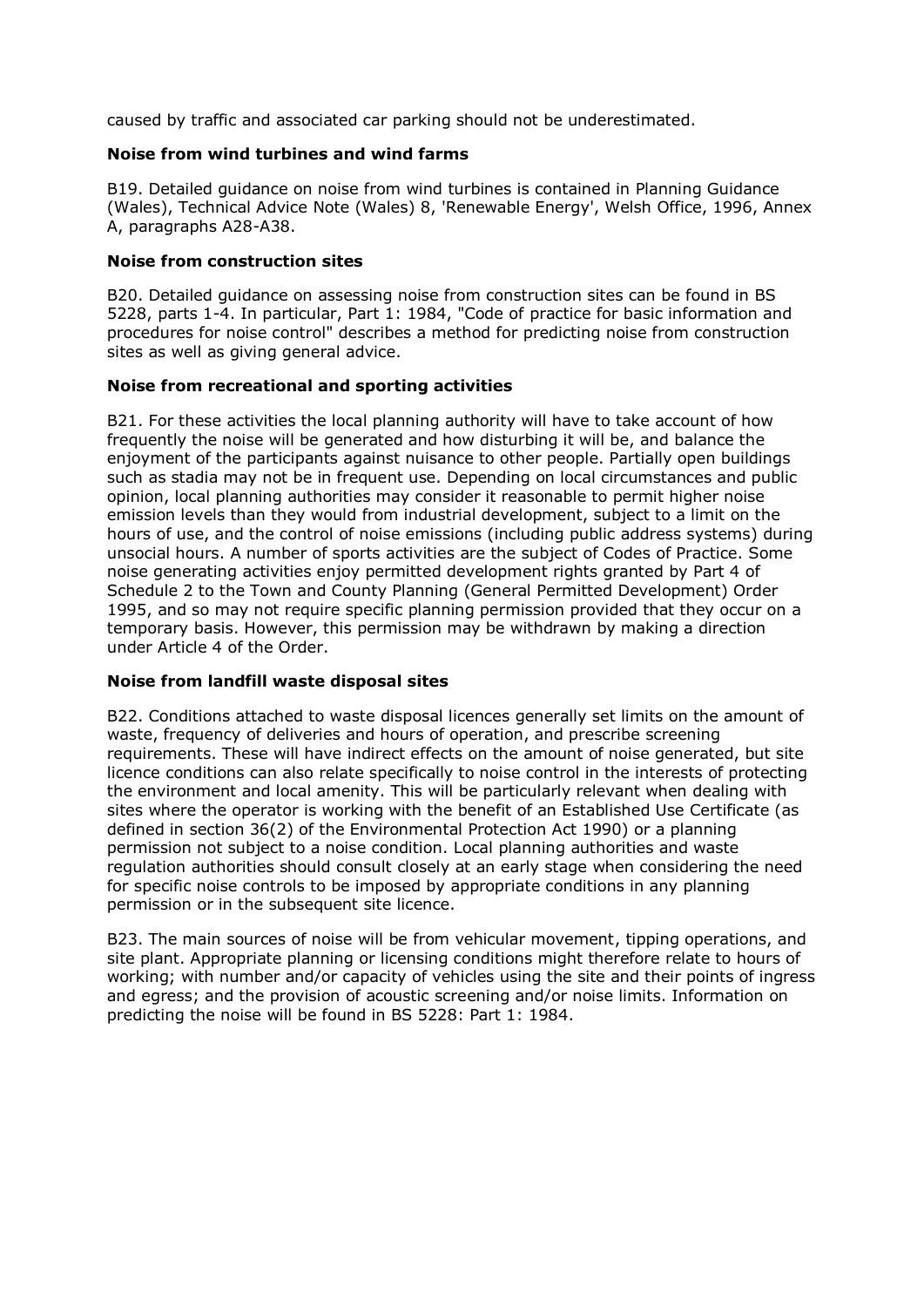## **Annex C**

## **EXAMPLES OF PLANNING CONDITIONS**

C1. Authorities should follow the guidance given in Welsh Office Circular 35/95 'The Use of Conditions in Planning Permissions'. Conditions should be used selectively. The examples below cannot cater for all situations. Planning departments may need expert advice, usually from environmental health departments, when considering the imposition of, and monitoring compliance with, some of these conditions.

C2. Comments in brackets ( ) give additional information and do not form part of the planning condition.

## **Conditions to minimise the effect of noise on new noise-sensitive development**

C3. Construction work shall not begin until a scheme for protecting the proposed [noise sensitive development] from noise from the ........... has been submitted to and approved by the local planning authority; all works which form part of the scheme shall be completed before [any part of] the [noise-sensitive development] is occupied.

*(Authorities should give applicants guidance on the maximum noise levels to be permitted within or around the noise-sensitive development so as to provide precise guidelines for the scheme to be submitted).*

C4. The building envelope of plot number(s)...... shall be constructed so as to provide sound attenuation against external noise, not less than ..... dB(A), with windows shut and other means of ventilation provided.

*(This condition is appropriate where, for example, individual dwellings need to be protected*  against external noise. The term building envelope is intended to include the external *windows, doors, walls, and roof, through which noise could enter the building).*

## **Conditions restricting use of an aerodrome or part of an aerodrome**

C5. The total number of movements shall not exceed  $\begin{bmatrix} 1 \\ 1 \end{bmatrix}$  per [period of time], except in an emergency.

C6. Movements shall take place only between [hours of day] on [days of week], except in an emergency.

C7. The [development] hereby permitted shall not be used by any aircraft with an authorised weight exceeding  $\begin{bmatrix} 1 \\ 2 \end{bmatrix}$ , except in an emergency.

C8. The total number of movements by aircraft exceeding [ ] maximum all-up weight shall not exceed  $\lceil \quad \rceil$  in any [period of time].

*(The maximum all-up weight of an aircraft is its weight when fully loaded).*

C9. The runways shall not be used by [class of aircraft], except in an emergency.

*(With definitions of class if necessary).*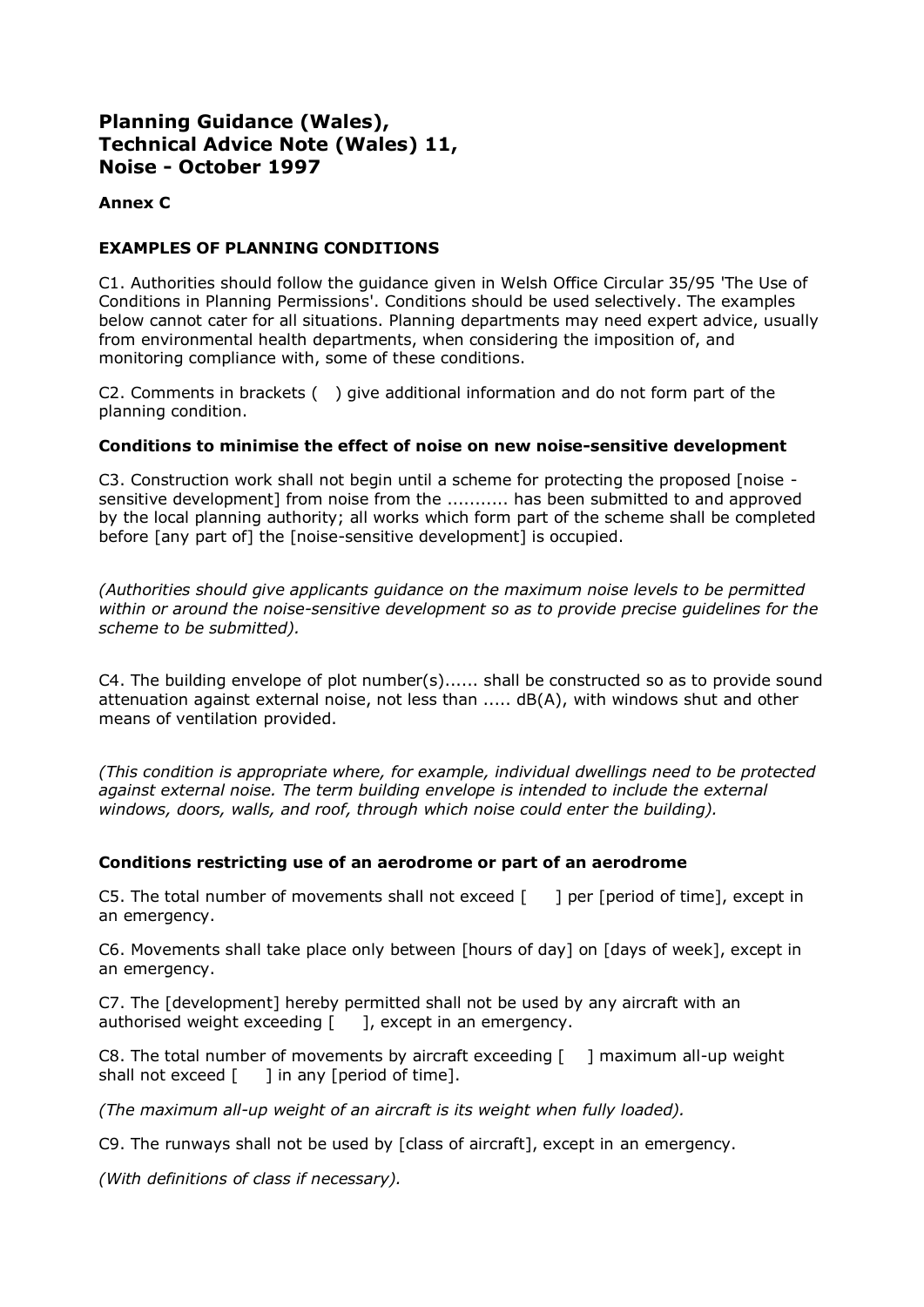C10. The total number of 'touch and  $go'(1)$  movements shall not exceed [ ] per [period of time].

C11. 'Touch and go'<sup>(1)</sup> movements shall take place only between [hours of day] on [days of week].

C12. Auxiliary power units shall not be used between [hours of day] on [days of week].

*(Auxiliary power unit refers to a small engine used to power the aircraft's primary systems when its engines are not running).*

(1) *'touch and go' refers to a landing immediately followed by a take off, as in testing and training flights.*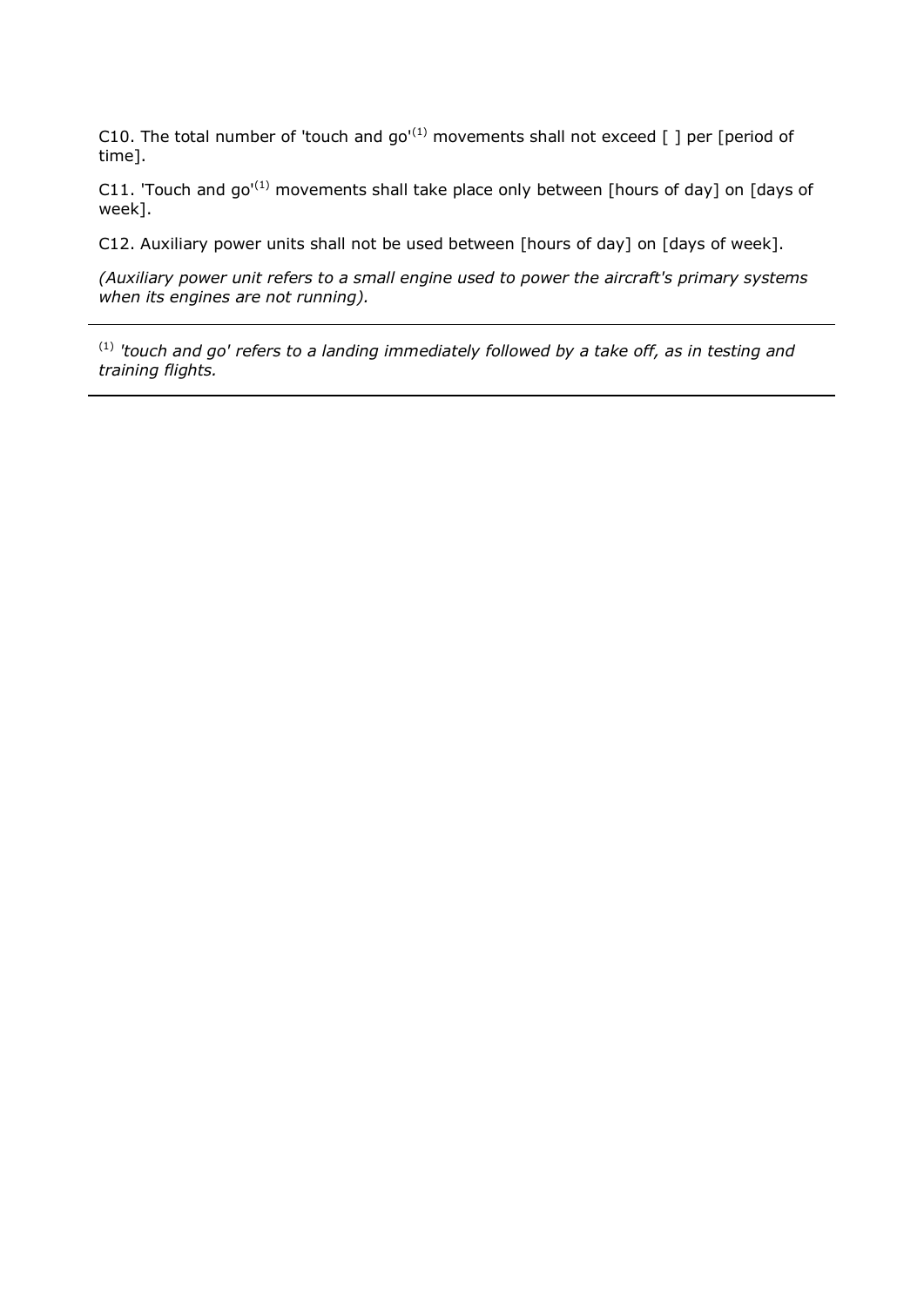## **Condition restricting the use of industrial or commercial buildings**(1)

C13. The building shall be used for ................. and for no other purpose (including any other purpose in Class .............. of the Schedule to the Town and Country Planning (Use Classes) Order 1987 or in any provision equivalent to that Class in any other statutory instrument revoking and re-enacting that Order).

#### **Conditions restricting noise emitted from industrial or commercial buildings and sites**(1)

C14. Before the use commences, the [specified building(s)] shall be insulated in accordance with a scheme agreed with the local planning authority.

*(Authorities using this condition should advise the applicant on the degree of sound insulation considered necessary to achieve an acceptable external noise level).*

C15. Before the development hereby permitted commences a scheme shall be agreed with the local planning authority which specifies the provisions to be made for the control of noise emanating from the site.

*(These provisions could include physical and/or administrative measures).*

C16. [Specified activities] shall not take place anywhere on the site except within [specified building(s)].

*(The condition should describe precisely the activities to be controlled as well as the particular building(s) in which they are permitted to take place).*

C17. The building shall be [constructed/adapted] so as to provide insulation against internally generated noise of not less than ........... dB(A), with windows shut and other means of ventilation provided.

*(Other methods of specifying sound insulation are given in BS 5821: Part 3: 1984).*

C18. The level of noise emitted from the site shall not exceed [A] dB between [T] and [T] Monday to Friday and [A] dB at any other time, as measured on the [specified boundary/boundaries] of the site at  $[location(s)]$  of monitoring point $(s)$ ].

#### Specify: A - noise level expressed as  $L_{Aeq, T}$  over a time period X (e.g. 1 hour) **T - time of day**

C19. The rating level of the noise emitted from the site shall [not exceed] [be lower than] the existing background noise level [determined to be [A] dB] by [more than] [at least] [B] dB between [T] and [T] Monday to Friday and [B] dB at any other time. The noise levels shall be determined at [the nearest noise-sensitive premises] [specified location(s)]. The measurements and assessment shall be made according to BS 4142: 1990.

## **Specify: A - background noise level expressed as LA90, T over a time period T B - noise level difference between rating level and background level**

**T - time of day**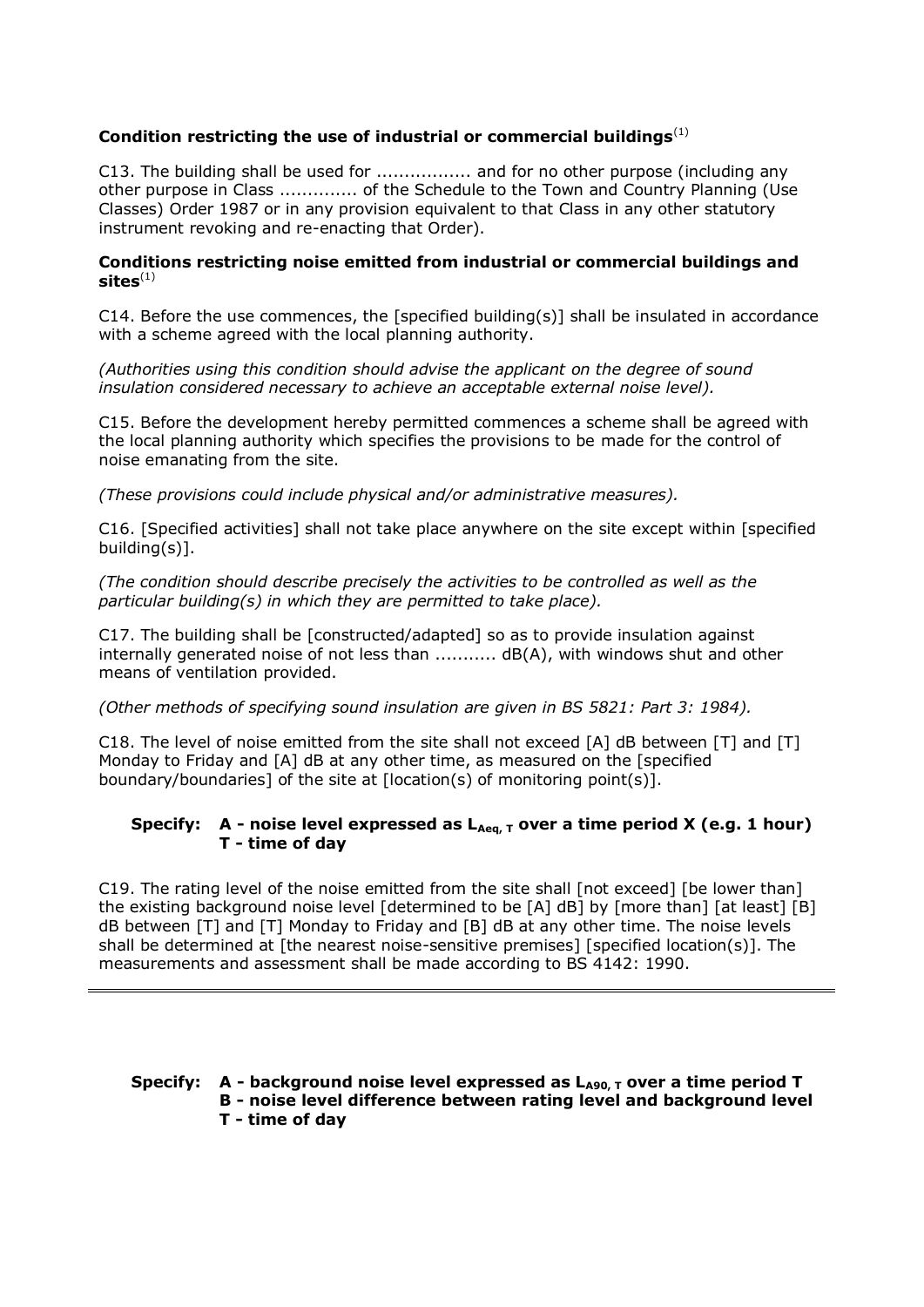(1) *For industrial and commercial sites, local authorities may wish to consider imposing two types of planning condition, as detailed below. The first type (conditions C18 and C19) set a noise limit over a given period at a specified point - such as outside the nearest noisesensitive building or at the site boundary. The second type (conditions C13-C17 and C20- 22) specify the type of activity that may take place, any restrictions necessary on the hours of operation, and details of the construction and layout of the development.* 

*The first type of condition allows the developer to achieve the required noise level in whatever way he considers most cost-effective - so it may be suitable for speculative developments. A further advantage is that it controls noise in the long term since any future changes within the development must be made in such a way that the limits are not exceeded. However, a disadvantage of this type of condition is that in order to ensure compliance, noise emissions must be monitored. Whilst monitoring may be costly and timeconsuming this should not be regarded as sufficient reason for not using noise conditions where they are appropriate.* 

*Compliance with the second type of condition is easier to check and they may prove more effective against certain noise problems. For example, conditions on the location of the*  access to the development may help to solve the problem of noise in neighbouring *residential areas that arises from traffic (particularly heavy vehicles) generated by the development. But control of activity, construction and layout may prove less effective than noise limits in controlling noise resulting from future changes within the development. In practice, therefore, a combination of both types of condition may prove advantageous. This could entail the developer being given, at an early stage, target noise limits for use in drawing up a scheme of building and operation for the development. If a local planning authority is content that the proposals would satisfy these noise limits, the scheme could be incorporated into a planning condition.*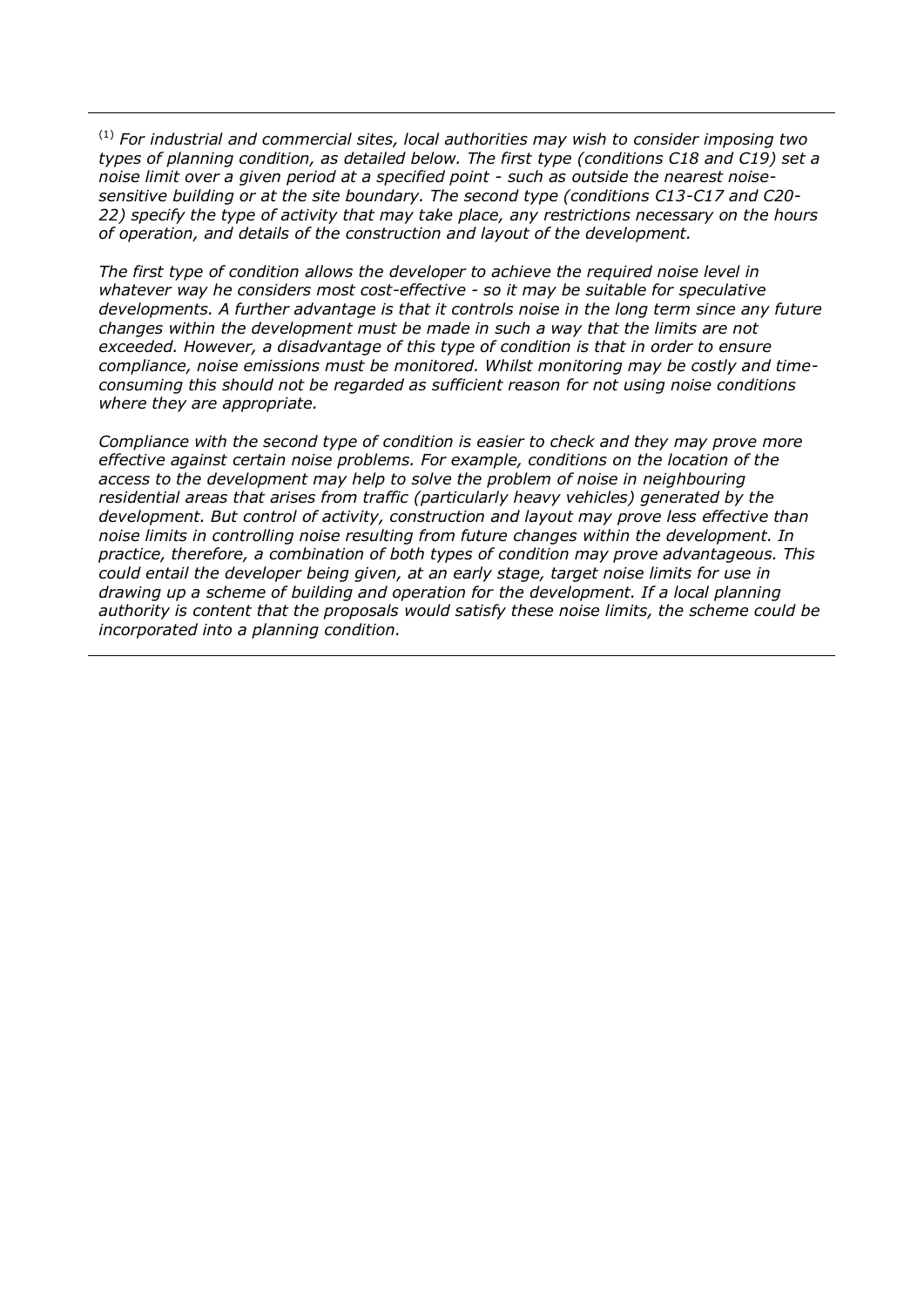C20. No [specified machinery] shall be operated on the premises before [time in the morning] on weekdays and [time in the morning] on Saturdays nor after [time in the evening] on weekdays and [time in the evening] on Saturdays, nor at any time on Sundays, Bank Holidays or Public Holidays.

C21. Before [any] [specified plant and/or machinery] is used on the premises, it shall be [enclosed with sound insulating material] [and] [mounted in a way which will minimise transmission of structure borne sound] in accordance with a scheme to be agreed with the local planning authority.

*(Advice should be appended to the permission indicating the sound insulation required, or the maximum permitted noise level at a specified monitoring point).*

C22. Notwithstanding the provisions of Article 3 of the Town and Country Planning (General Permitted Development) Order 1995, no further plant or machinery shall be erected on the site under or in accordance with Part 8 of Schedule 2 to that Order without planning permission from the local planning authority.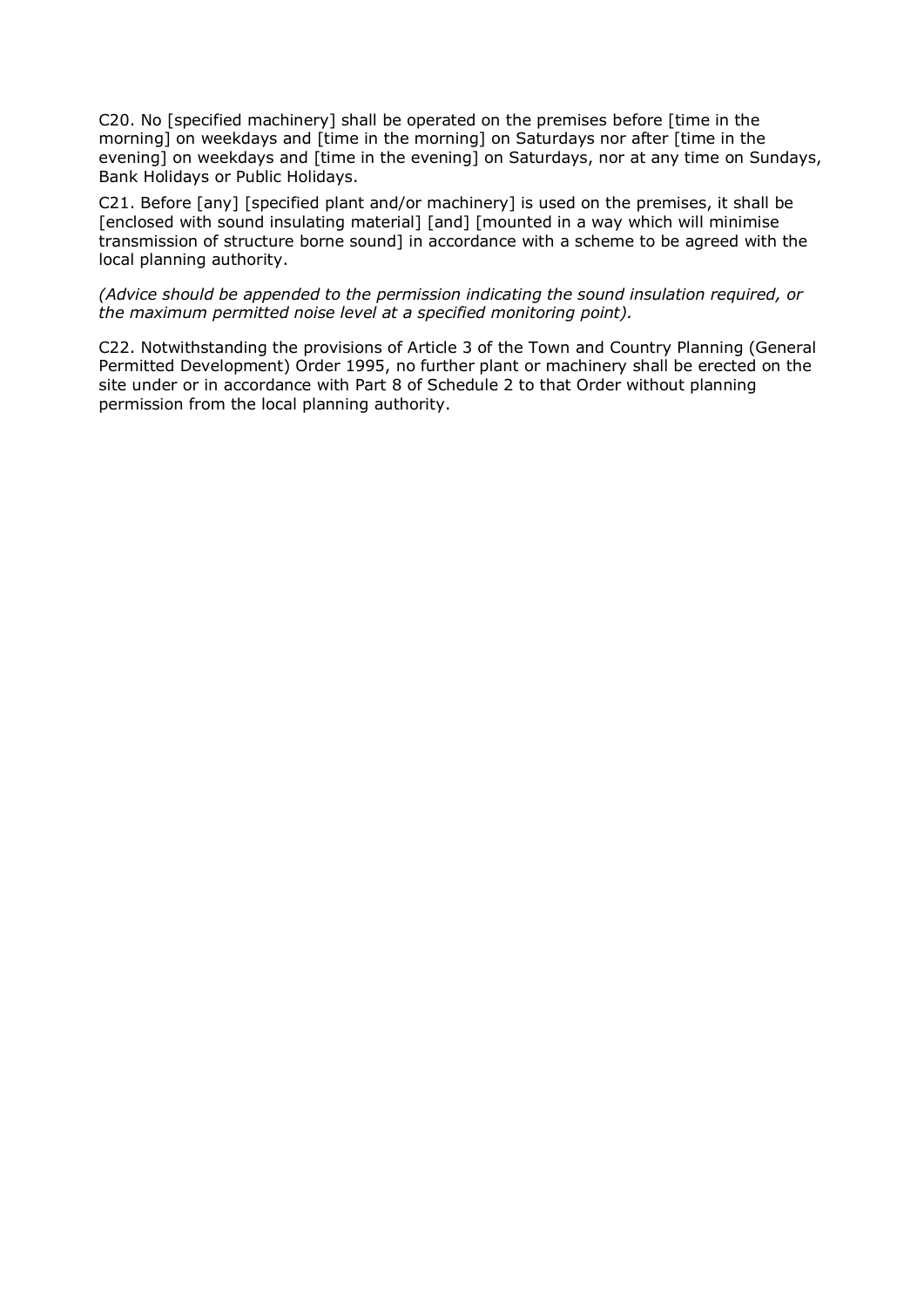## **Annex D**

## **SPECIFYING NOISE LIMITS**

D1. If a local planning authority wishes to impose a planning condition which will specify an acceptable noise limit from a new source, the following points should be considered.

## **Type of limit**

D2. Depending on circumstances, it may be appropriate to set either:

- a. an absolute limit based on the average level of noise which should not be exceeded in a specified time period;
- b. a relative limit based on the permitted increase in noise level with respect to the background level. This is the approach used in BS 4142: 1990.

D3. Generally, relative limits are not appropriate where the permitted increase in noise over background is substantial - e.g. 15 dB or more. Because background noise varies during the day, the background noise level determined should be representative of a typical quiet period during the working day.

D4. Either type of limit may be a single value over the relevant period, or different values for, say day and night. It may be appropriate to set an evening value as well where the noise source lends itself to fine control.

D5. A noise limit which is close to the background level will be difficult to monitor and the advice given in BS 4142 should be followed. This is particularly important at quiet sites where the  $L_{Aeq,T}$  may be 10 dB or more above the  $L_{A90,T}$  - even when the noise source is not operating.

D6. The idea of setting an additional overriding maximum level is often attractive, but may be hard to enforce because with unattended monitoring stations it is difficult to exclude extraneous noises (which will increase the measured level). There may also be the administrative difficulty of dealing with occasional transient high noise levels from the site.

D7. Where the noise will only be produced inside buildings and the maximum frequency spectrum levels are known, it may be appropriate to set a standard for the sound insulation of a building envelope rather than a noise limit at an external monitoring point.

#### **Noise index**

D8. Because noises vary over time and have different characteristics many indices have been developed to describe noise levels. The equivalent continuous noise level over a time period T ( $L_{Aea, T}$ ) has emerged as the best general purpose index for environmental noise. For road traffic noise  $L_{A10, 18h}$  is still widely used; and to describe background noise  $L_{A90, T}$  is appropriate. To describe the sound insulation of a component of a building envelope (e.g. a window)  $R_w$  (BS 5821: Part 3: 1984) is appropriate. It is more difficult to specify the insulation of the whole building envelope because the value depends on different insulation values for the various building elements such as windows, walls and roof structure, as well as the type of noise source and its location.

D9. These indices are explained in the Glossary. Additional information may be found in BS 7445: 1991.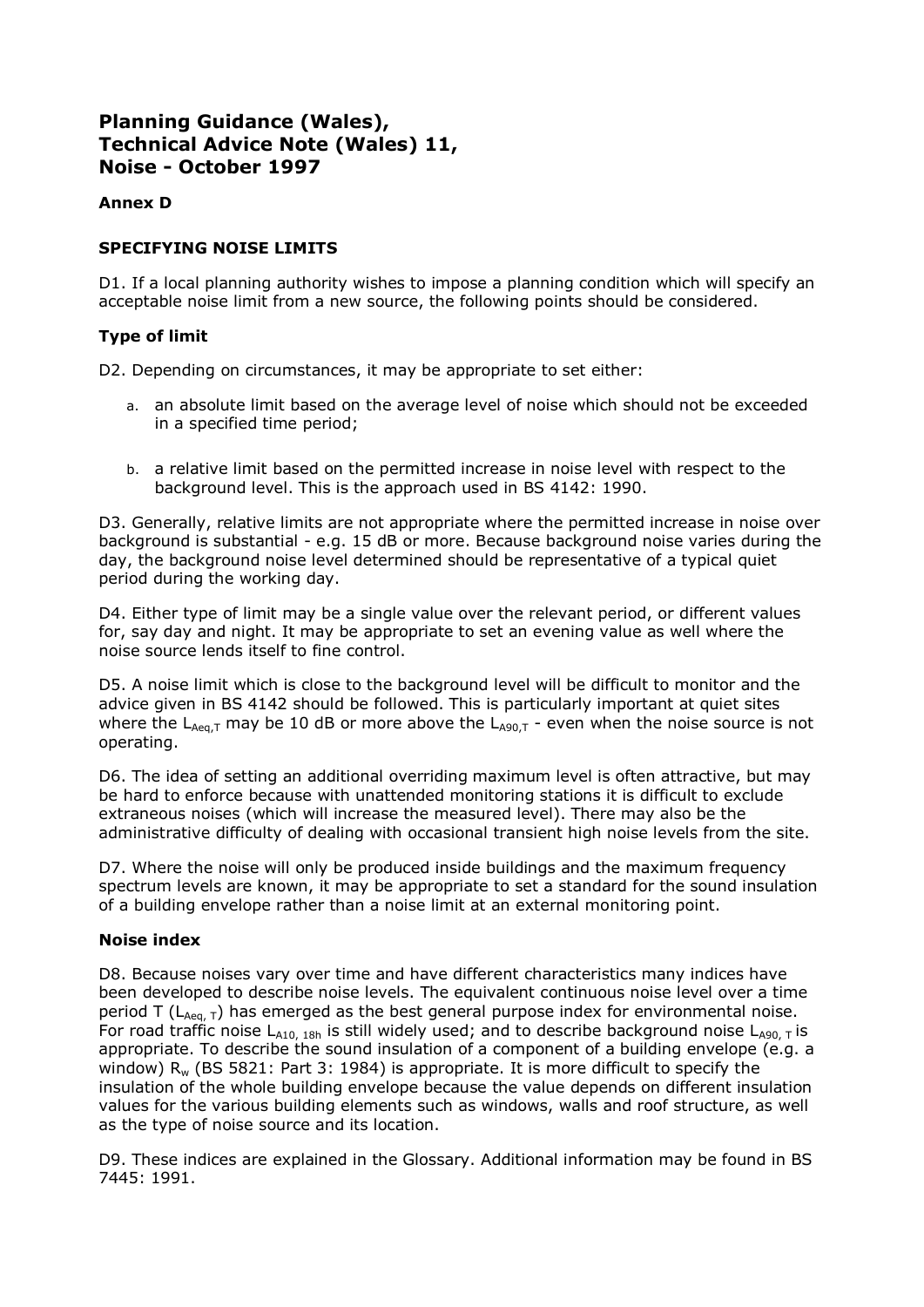## **Monitoring point(s)**

D10. Normally the noise limit will be chosen to protect the nearest noise-sensitive premises and the best position for the monitoring point(s) will often be outside the sensitive premises. However, this does not mean that the monitoring point must always be close to the premises. Normally noise limits refer only to noise from the source under consideration and not to the total measured value which may include, for example, traffic noise. In situations where extraneous noise makes monitoring difficult it may be easier to monitor a suitably adjusted level at the boundary of the site instead of outside the premises to be protected. This approach requires that the noise level at the boundary monitoring point is a reliable indicator of the level at the building to be protected; this may not be the case if the noise source is mobile. Monitoring points should be accessible to all parties concerned.

D11. The noise level measured at a monitoring point will be affected by wind speed and direction, and temperature gradients, particularly when the monitoring point is remote (>30m) from the source. The size of these effects is hard to predict, and so measurements (or predictions) should be made under reasonably stable conditions. A suitable condition is a light wind with a vector component up to 2 m/s from source to receiver; this will increase the noise level by about 2 dB(A) compared with the no wind case.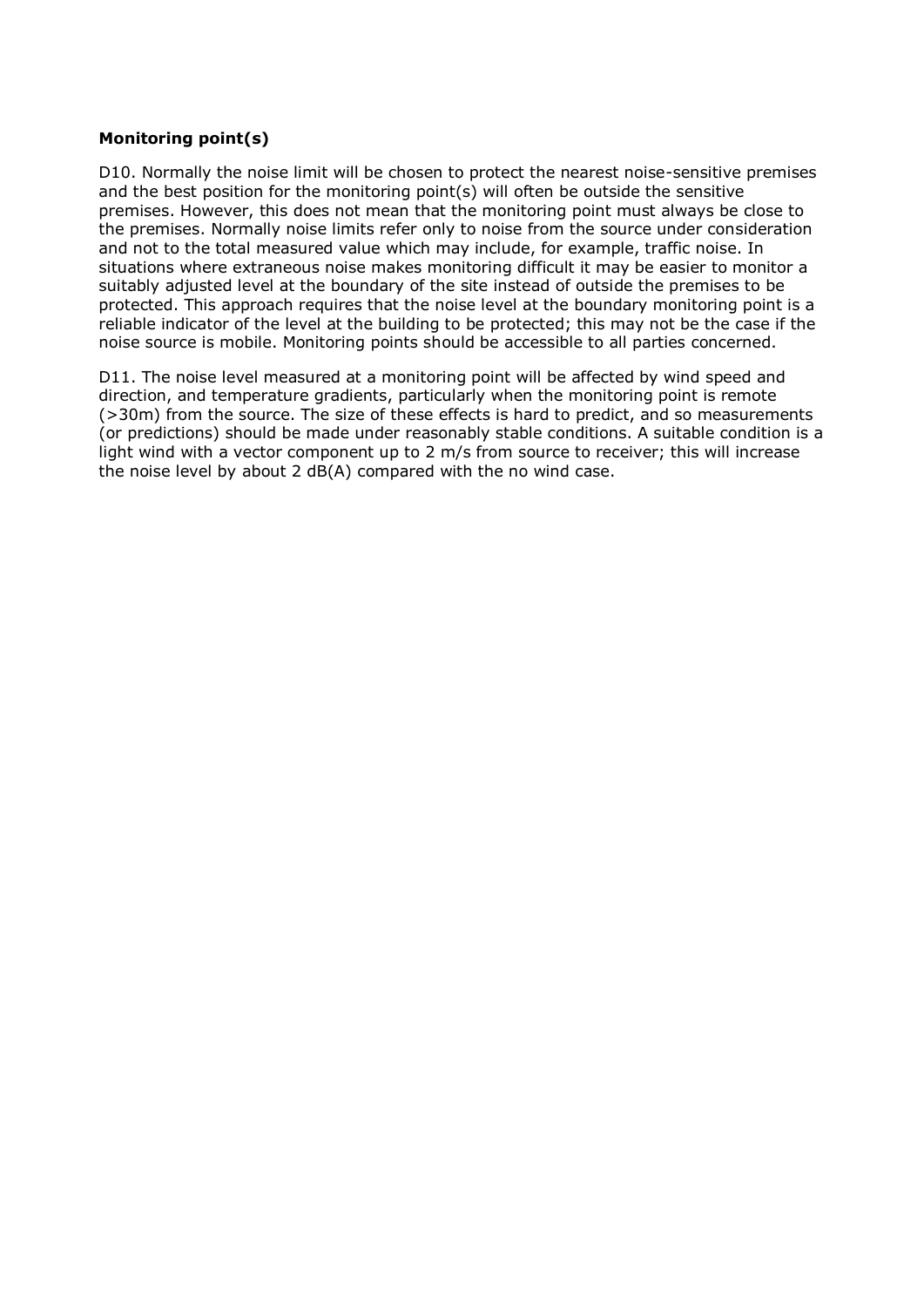## **Annex E**

## **INFORMATION ON OTHER NOISE CONTROL REGIMES**

## **The Noise Act 1996**

E1. The Noise Act 1996 which will be fully implemented during 1997, introduces new powers for local authorities to deal with complaints of night time noise from domestic premises. The Act creates a new night time noise offence, to be assessed against an objective standard, and a new procedure for dealing with the confiscation and forfeiture of noise making equipment.

## **The Noise and Statutory Nuisance Act 1993**

E2. This Act gives local authorities powers to tackle noise caused by vehicles, machinery or equipment in the street where they are satisfied that the noise amounts to a statutory nuisance, and allows them to adopt provisions relating to the operation of loudspeakers in streets and the control of noise from audible intruder alarms on premises. It reinstates a power that local authorities had under the Public Health Act 1936 to recover expenses incurred in abating statutory nuisances by putting a charge on the premises where it is the owner of those premises that is or was responsible for the nuisance.

## **The Environmental Protection Act 1990**

E3. Part III of the Environmental Protection Act 1990 (the 1990 Act) gives local authorities in England and Wales considerable and wide ranging powers to tackle noise problems. Where a local authority is satisfied that the noise emitted from any premises is prejudicial to health, or a nuisance, it must serve an abatement notice in respect of the nuisance or prohibit or restrict its occurrence or recurrence, and may also require the execution of such works and the taking of such steps as are necessary for this purpose.

E4. Section 82 of the 1990 Act also gives individuals the power to complain direct to a magistrates' court about a noise problem.

## **The Control of Pollution Act 1974**

E5. Part III of the Control of Pollution Act 1974 (the 1974 Act) was largely repealed in England and Wales by the Environmental Protection Act 1990. However, those sections that are extant give local authorities powers to control noise from construction sites, and noise from loudspeakers in streets. The Act also introduced the concept of the Noise Abatement Zone (NAZ) which provides a more sophisticated means of controlling, and where justified, reducing noise from commercial and industrial premises, particularly in areas of mixed development. Although NAZs have been criticised for their complexity, and few have been designated in recent years, the powers available in such zones (for example noise reduction notices) remain a potentially useful means of tackling some types of urban noise problem.

## **Codes of Practice**

E6. Under the 1974 Act the Secretary of State also has the power to prepare and approve Codes of Practice giving guidance on how best to minimise or reduce noise. Four Codes of Practice have been approved by the Secretary of State. These are: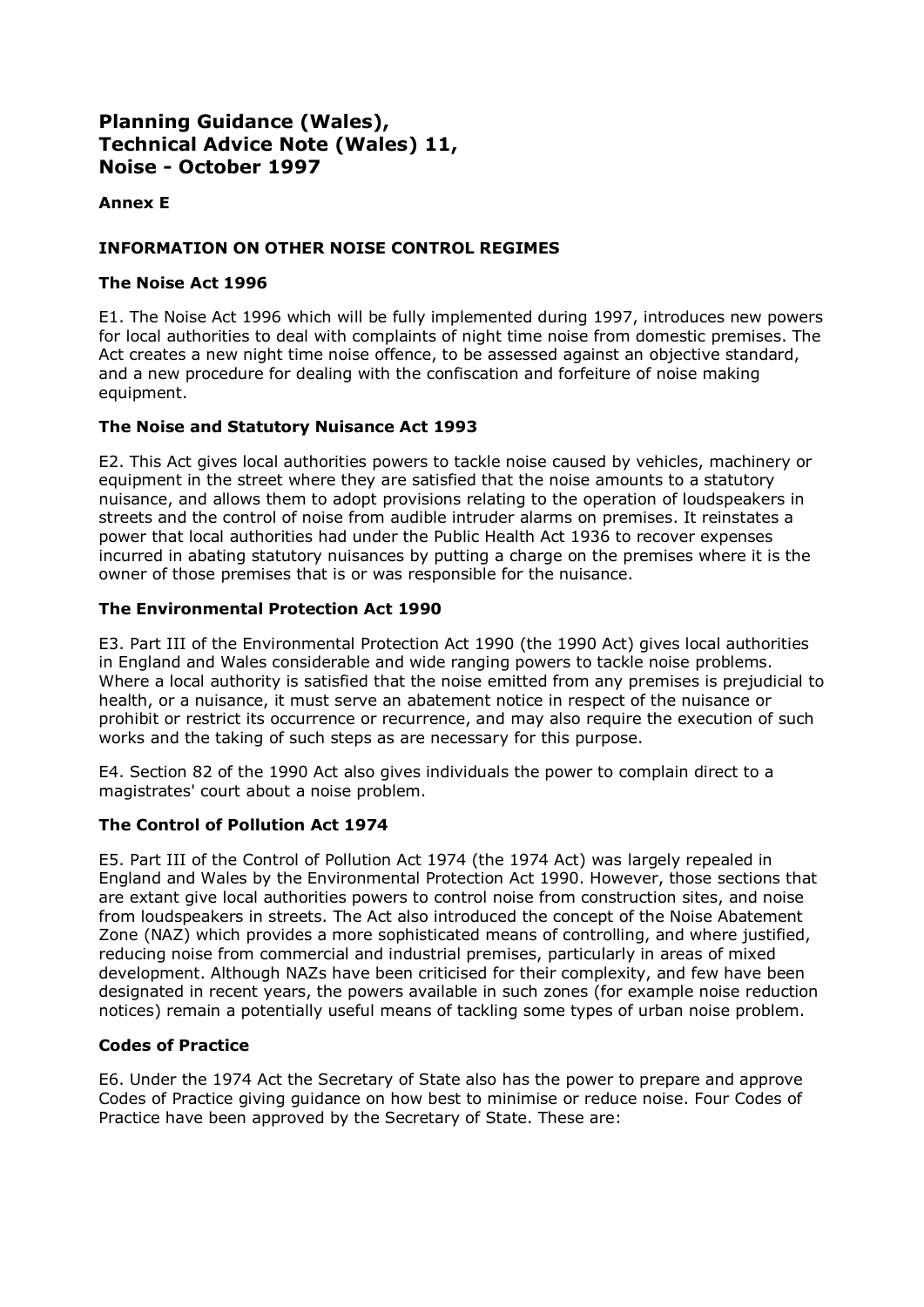| Code of Practice on Noise from Audible Intruder Alarms                                                 | HMSO 1982                     |
|--------------------------------------------------------------------------------------------------------|-------------------------------|
| Code of Practice on Noise from Ice Cream Van Chimes etc.                                               | HMSO 1982                     |
| Code of Practice on Noise from Model Aircraft                                                          | HMSO 1982                     |
| Code of Practice on Noise Control on Construction and Open<br>Sites<br>(BS 5228: Parts 1 and 3 Part 4) | <b>HMSO 1984</b><br>HMSO 1986 |

There are also a number of other codes offering advice on how to reduce the effects of noisy activities including the use of audible bird scarers and noise from pop concerts and off-road motorcycling. In addition, many of the governing bodies of sport have produced codes of conduct which are used when organising events, and these should be consulted when new sites are being selected. These codes do not have the force of law, but may be of assistance to local authorities and magistrates' courts in the exercise of their powers and functions under the 1974 and 1990 Acts.

#### **By-laws**

E7. Some noise sources may be controlled by by-laws made by local authorities, particularly certain kinds of noise taking place in streets or in parks and recreation grounds. There are also by-laws in some areas which cover other types of noise nuisance now subject to control under the 1974 or the 1990 Acts: such by-laws may still be valid, but no new by-laws of this kind are likely to be confirmed unless they can be shown not to duplicate existing legislation.

#### **European Community Directives**

E8. The European Community has issued directives focused on limiting noise from products, particularly modes of transport, construction equipment and other specific products such as lawnmowers and household appliances. The major directives are as follows:-

| 70/157 (as amended)  | Council Directive relating to the<br>permissible sound level and the exhaust<br>systems of motor vehicles.  |
|----------------------|-------------------------------------------------------------------------------------------------------------|
| 78/1015 (as amended) | Directive on the permissible sound level<br>and exhaust system of motorcycles.                              |
| 74/151 (as amended)  | Directive relating to certain parts and<br>characteristics of wheeled agricultural or<br>forestry tractors. |
| 79/113 (as amended)  | Directive relating to the determination of<br>the noise emission of construction plant<br>and equipment.    |
| 84/532               | Directive on the approximation of the laws                                                                  |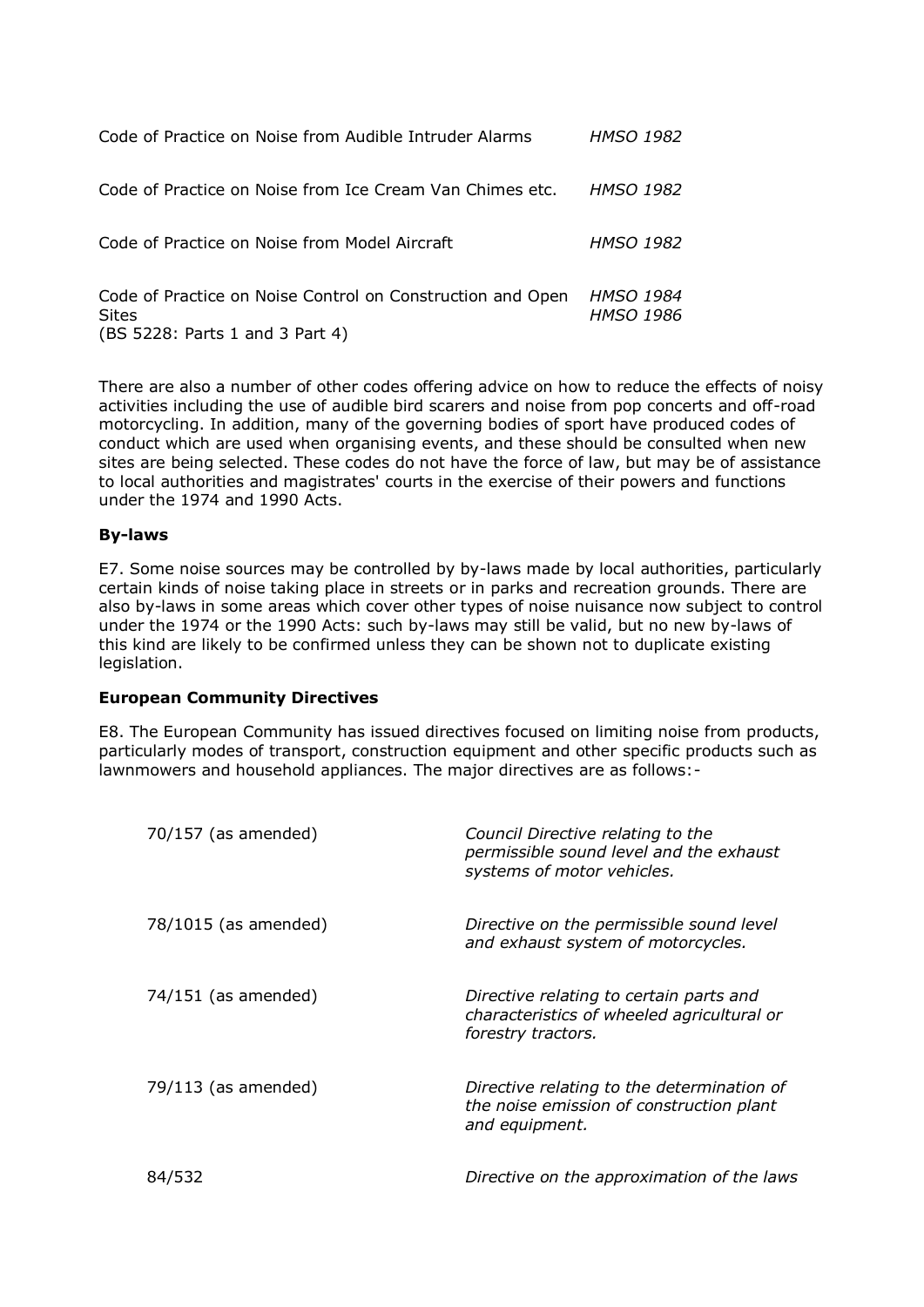|                     | of the Member States relating to common<br>provisions for construction plant and<br>equipment.                                        |
|---------------------|---------------------------------------------------------------------------------------------------------------------------------------|
| 86/662              | Directive on limitation of noise from<br>hydraulic excavators, rope-operated<br>excavators, dozers, loaders and excavator<br>loaders. |
| 80/51 (as amended)  | Directive on the limitation of noise from<br>subsonic aircraft.                                                                       |
| 84/538 (as amended) | Directive on the approximation of the laws<br>of the Member States relating to the<br>permissible sound power level of<br>lawnmowers. |
| 86/188              | Directive on the protection of workers<br>from the risks relating to exposure to<br>noise at work.                                    |
| 86/594              | Directive on airborne noise emitted by<br>household appliances.                                                                       |

## **Building Regulations**

E9. The Building Regulations 1991 impose requirements for sound insulation between dwellings. The Building Regulations 1991 Approved Document E (Resistance to the passage of sound) (ISBN 0 11 752315 1) gives practical guidance on how the required standards of sound insulation can be achieved.

E10. The Building Regulations 1991 came into force on 1 June 1992, and were extended to cover sound insulation between converted flats by including provisions that are as close to new build as is practical. The Government considers that the Building Regulations are the most appropriate means of control for sound insulation in such conversions, and should be used in preference to planning conditions. This does not preclude the use of conditions where planning approval is required for change of use to a noise activity (e.g. a conversion to a cafe, discotheque or other noisy undertaking) where dividing walls or a floor separate a dwelling from such a use.

## **Motor vehicles**

E11. The Road Vehicles (Construction and Use) Regulations 1986 (as amended) contains safety and environmental standards for the construction and use of all classes of vehicle. In terms of noise, the Regulations include drive-by noise limits and test procedures for new vehicles, requirements for the design and use of vehicle horns, reversing and theft alarms and construction and marking requirements for original and replacement motor cycle exhaust systems. The use of a vehicle so as to cause excessive noise which could be avoided is also prohibited and any exhaust system must be maintained in good and efficient order and not altered so as to increase noise.

#### **Noise at work**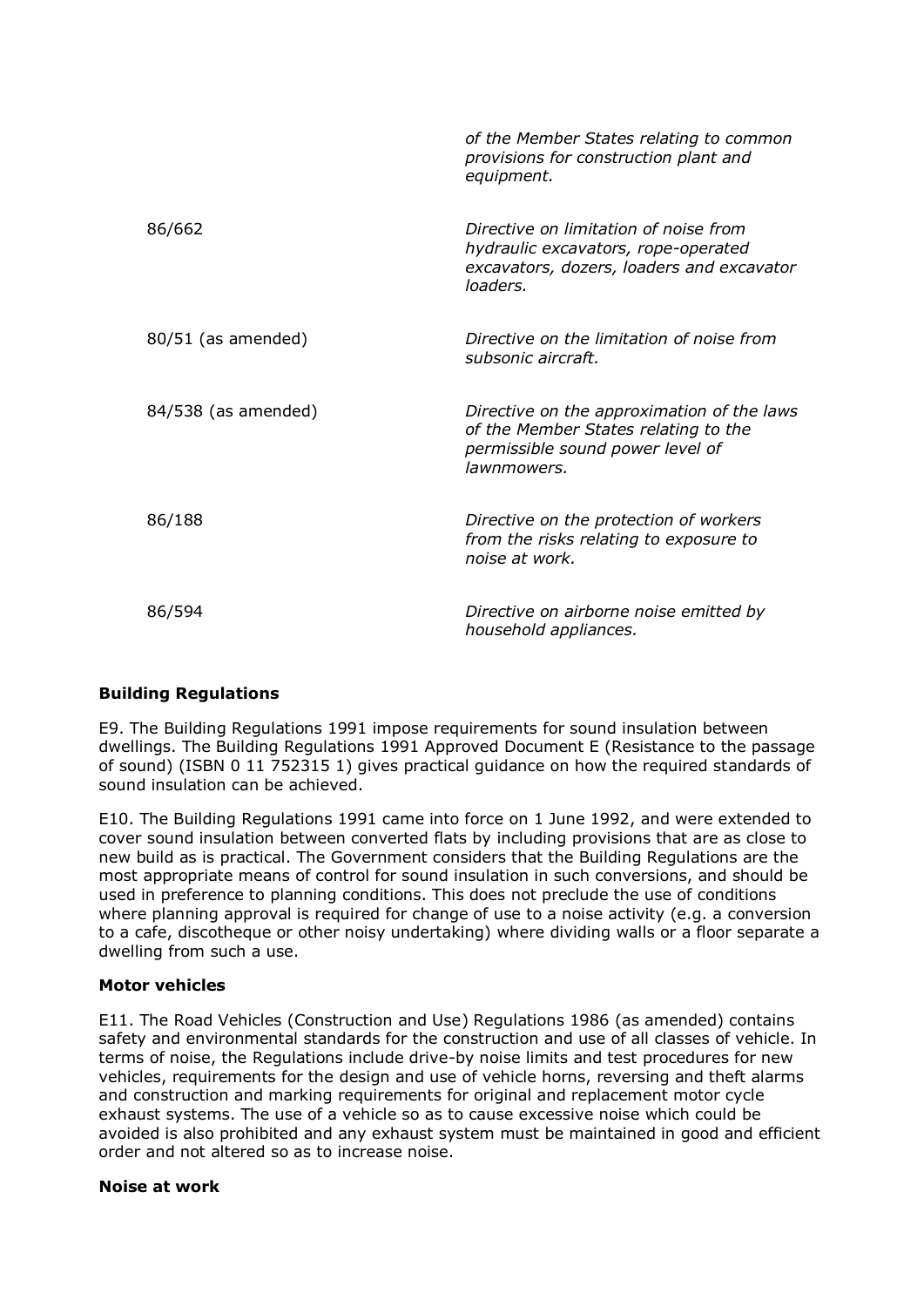E12. The Noise at Work Regulations 1989, which are enforced by inspectors of the Health and Safety Executive (HSE), require employers to take a number of steps to protect employees from exposure to excessive noise.

## **Aircraft**

E13. The manner in which aircraft may be flown is specified in Section 76 of the Civil Aviation Act 1982 and the Rules of the Air Regulations 1996. Under Section 76 of the Civil Aviation Act aircraft are exempt from action in respect of trespass or nuisance, including noise nuisance, as long as they comply with the provisions of any Air Navigation Order. Rule 5 of the Rules of the Air Regulations states that with certain exemptions an aircraft should not fly below 1500ft over congested areas or 500ft elsewhere, except when taking off or landing.

## **Temporary use of land**

E14. Under Part 4 of Schedule 2 to the Town and Country Planning (General Permitted Development) Order 1995, certain temporary activities enjoy permitted development rights. These allow the land to be used for up to 28 days (14 days in the case of temporary markets/car boot sales and motor sports) in any one calendar year without the need to apply for planning permission. A local authority may make a direction under Article 4 of this Order which withdraws the general permission and so require anyone wishing to institute the particular use to make a specific planning application. If an Article 4 direction is to remain in force for more than six months, then the approval of the Secretary of State is necessary. Compensation may be payable if permission on a subsequent planning application is refused, or is granted subject to conditions, other than those imposed by the General Permitted Development Order.